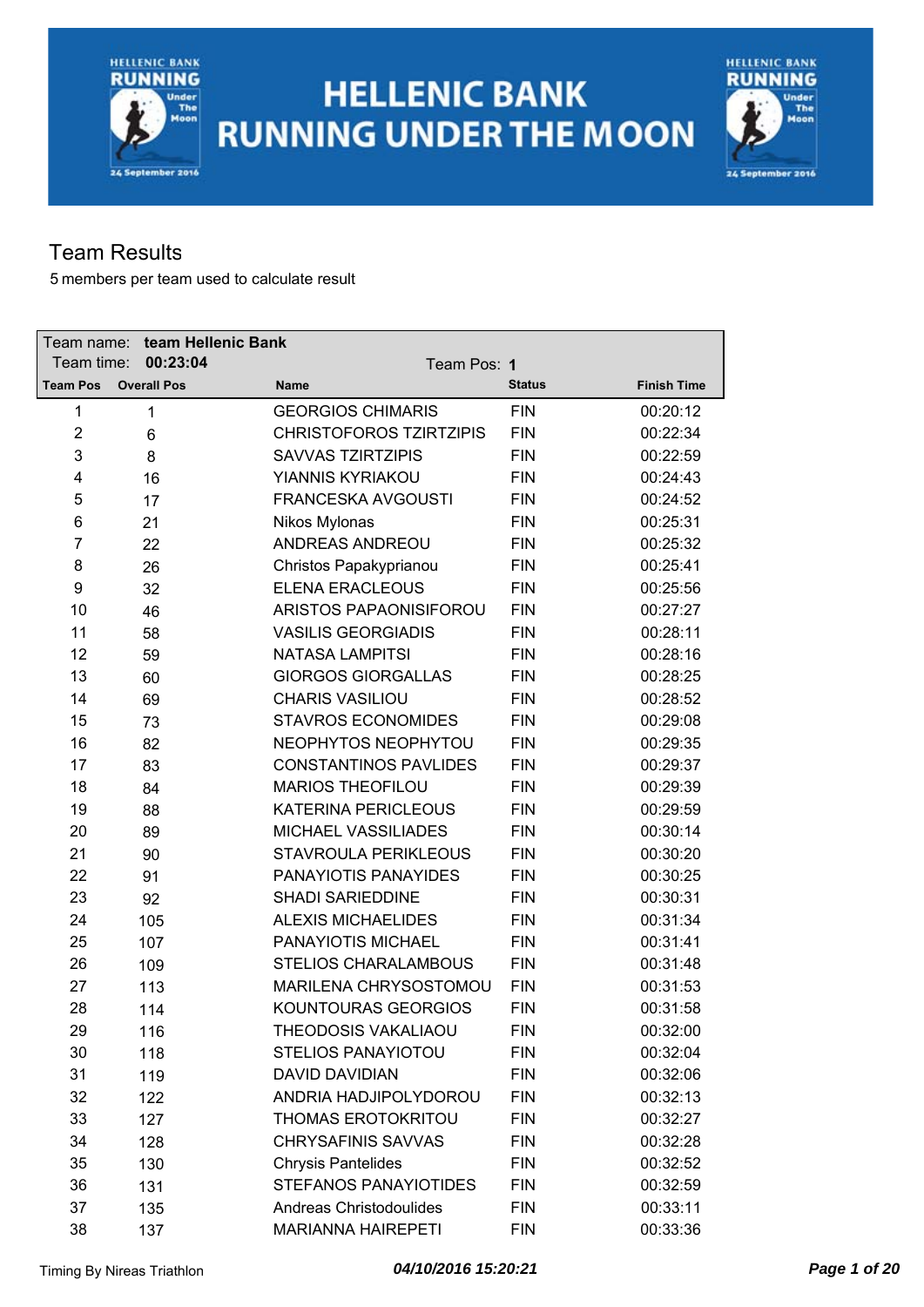# **HELLENIC BANK RUNNING UNDER THE MOON**



### Team Results

| Team name: _    | team Hellenic Bank |                            |                        |               |                    |
|-----------------|--------------------|----------------------------|------------------------|---------------|--------------------|
| Team time:      | 00:23:04           |                            | Team Pos: 1            |               |                    |
| <b>Team Pos</b> | <b>Overall Pos</b> | <b>Name</b>                |                        | <b>Status</b> | <b>Finish Time</b> |
| 39              | 139                | <b>DENNIS KITROMILIDES</b> |                        | <b>FIN</b>    | 00:33:47           |
| 40              | 141                | PANAYIOTIS AGAPIOU         |                        | <b>FIN</b>    | 00:33:57           |
| 41              | 142                | <b>ZOE DEMETRIOU</b>       |                        | <b>FIN</b>    | 00:34:05           |
| 42              | 150                |                            | KYRIAKOS CONSTANTINOU  | <b>FIN</b>    | 00:34:26           |
| 43              | 153                | ELIZA DEMETRIOU            |                        | <b>FIN</b>    | 00:34:38           |
| 44              | 155                | <b>SKEVI KERVI</b>         |                        | <b>FIN</b>    | 00:34:42           |
| 45              | 156                | <b>CHAROULA TSIOUTTA</b>   |                        | <b>FIN</b>    | 00:34:43           |
| 46              | 159                |                            | POLYCHRONIADOU NATALIA | <b>FIN</b>    | 00:34:53           |
| 47              | 161                |                            | MARIOS C. KALOTYCHOS   | <b>FIN</b>    | 00:35:02           |
| 48              | 162                | <b>CONSTANTINOS PITTAS</b> |                        | <b>FIN</b>    | 00:35:03           |
| 49              | 163                | <b>ANNA PIERIDOU</b>       |                        | <b>FIN</b>    | 00:35:12           |
| 50              | 164                | <b>ANASTASIOS TRITAS</b>   |                        | <b>FIN</b>    | 00:35:14           |
| 51              | 165                | <b>NESTORAS NESTOROS</b>   |                        | <b>FIN</b>    | 00:35:15           |
| 52              | 166                | ELIANA VASILIADOU          |                        | <b>FIN</b>    | 00:35:17           |
| 53              | 167                | <b>MYRIA CHAMATSOU</b>     |                        | <b>FIN</b>    | 00:35:21           |
| 54              | 168                |                            | PANAYIOTIS PANTZIAROS  | <b>FIN</b>    | 00:35:22           |
| 55              | 179                | <b>ANNIE CHARALAMBOUS</b>  |                        | <b>FIN</b>    | 00:35:53           |
| 56              | 180                | <b>CHRISTINA KKOLOU</b>    |                        | <b>FIN</b>    | 00:35:56           |
| 57              | 181                | <b>MARIA PANAYIOTOU</b>    |                        | <b>FIN</b>    | 00:35:57           |
| 58              | 185                | Kypriana Christodoulou     |                        | <b>FIN</b>    | 00:36:01           |
| 59              | 186                | <b>MARIA MAVRONICOLA</b>   |                        | <b>FIN</b>    | 00:36:03           |
| 60              | 195                | <b>CHRISTOS SPYROU</b>     |                        | <b>FIN</b>    | 00:36:39           |
| 61              | 197                | <b>MARIA PERIKLEOUS</b>    |                        | <b>FIN</b>    | 00:36:48           |
| 62              | 205                | <b>KYRIAKOS ROUVAS</b>     |                        | <b>FIN</b>    | 00:37:34           |
| 63              | 206                | <b>FILIPPOS ROUVAS</b>     |                        | <b>FIN</b>    | 00:37:36           |
| 64              | 207                | <b>NIKOS NIKOLAOU</b>      |                        | <b>FIN</b>    | 00:37:45           |
| 65              | 210                | <b>ANDREAS ASSIOTIS</b>    |                        | <b>FIN</b>    | 00:38:02           |
| 66              | 216                | <b>KYRIACOS MATSIKARIS</b> |                        | <b>FIN</b>    | 00:38:47           |
| 67              | 219                | NIKOLAS AGROTIS            |                        | FIN           | 00:39:20           |
| 68              | 220                |                            | CONSTANTINA AGROTOU    | <b>FIN</b>    | 00:39:20           |
| 69              | 221                | <b>ALEXIA MAVRONICOLA</b>  |                        | <b>FIN</b>    | 00:39:24           |
| 70              | 229                | PHILIPPOS CONSTANTI        |                        | <b>FIN</b>    | 00:39:37           |
| 71              | 230                | PAPAGEORGIOU RENOS         |                        | <b>FIN</b>    | 00:39:38           |
| 72              | 234                | <b>KYRIAKI PANTELI</b>     |                        | <b>FIN</b>    | 00:39:49           |
| 73              | 235                | <b>CHARIS HADJILAMBRI</b>  |                        | <b>FIN</b>    | 00:39:49           |
| 74              | 242                | Marilena Gavrielidou       |                        | <b>FIN</b>    | 00:39:59           |
| 75              | 243                | Thalia Vourkidou           |                        | <b>FIN</b>    | 00:40:01           |
| 76              | 244                | ANDREAS EFSTATHIOU         |                        | <b>FIN</b>    | 00:40:04           |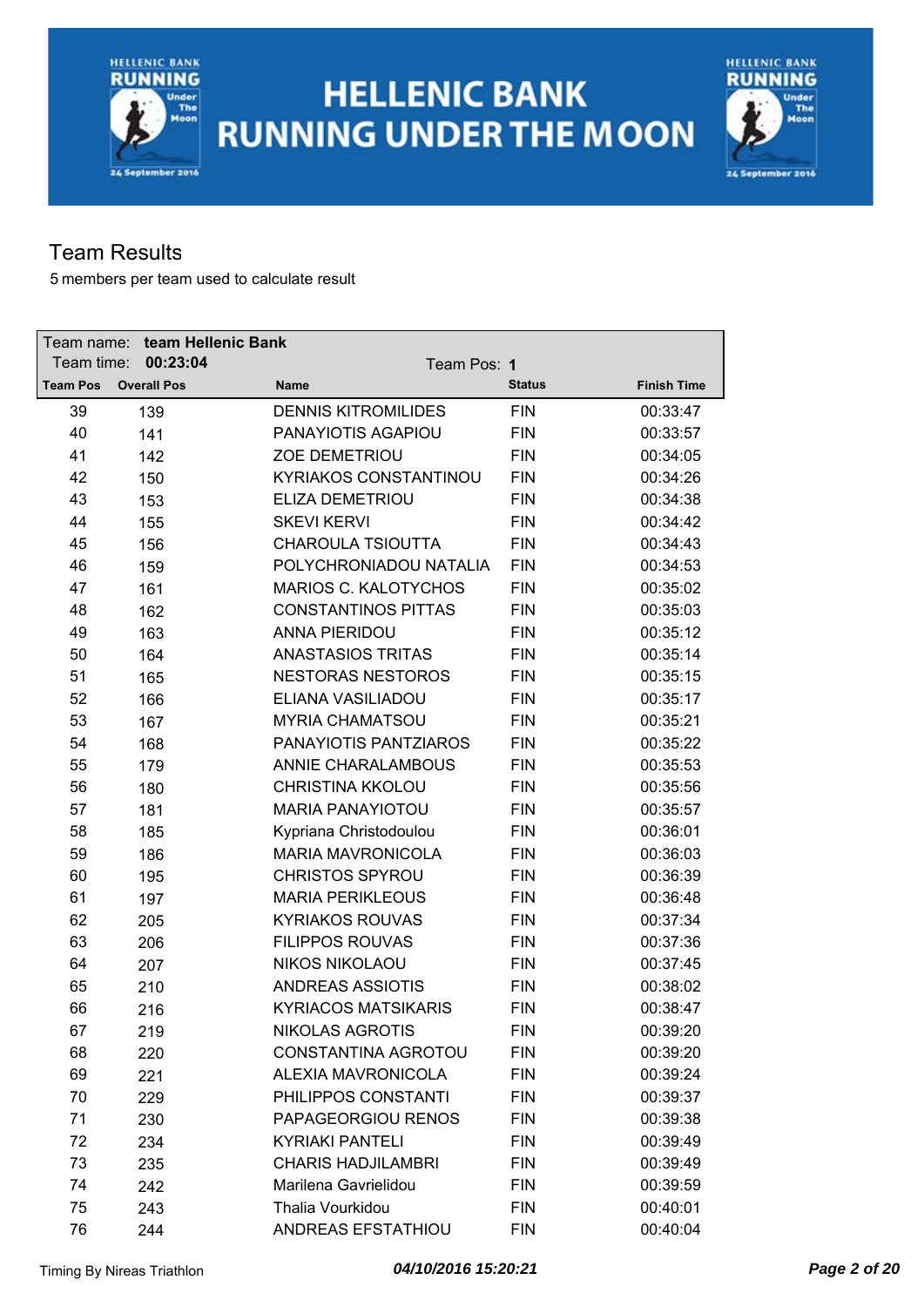# **HELLENIC BANK RUNNING UNDER THE MOON**



### Team Results

| Team name: _    | team Hellenic Bank |                            |                              |               |                    |
|-----------------|--------------------|----------------------------|------------------------------|---------------|--------------------|
| Team time:      | 00:23:04           |                            | Team Pos: 1                  |               |                    |
| <b>Team Pos</b> | <b>Overall Pos</b> | <b>Name</b>                |                              | <b>Status</b> | <b>Finish Time</b> |
| 77              | 251                | ANTIGONI A. KYRIAKOU       |                              | <b>FIN</b>    | 00:40:17           |
| 78              | 252                | <b>MARIA MACHALEPIS</b>    |                              | <b>FIN</b>    | 00:40:19           |
| 79              | 255                | NIKI CONSTANTINOU          |                              | <b>FIN</b>    | 00:40:29           |
| 80              | 257                | PANAYIOTIS STAVROU         |                              | <b>FIN</b>    | 00:40:48           |
| 81              | 259                | SOFIA ROUVA                |                              | <b>FIN</b>    | 00:40:55           |
| 82              | 260                | <b>ANNA ROUVA</b>          |                              | <b>FIN</b>    | 00:40:56           |
| 83              | 261                | <b>GAVRIELLA LOIZOU</b>    |                              | <b>FIN</b>    | 00:40:57           |
| 84              | 262                | <b>YIANNIS KALAITZIS</b>   |                              | <b>FIN</b>    | 00:40:57           |
| 85              | 264                | <b>ELENI MATHEOU</b>       |                              | <b>FIN</b>    | 00:40:58           |
| 86              | 266                |                            | THEODOROS THEODOROU          | <b>FIN</b>    | 00:41:03           |
| 87              | 269                | Arestia Ioannou            |                              | <b>FIN</b>    | 00:41:09           |
| 88              | 272                |                            | NEKTARIOS NEOPTOLEMOU        | <b>FIN</b>    | 00:41:29           |
| 89              | 273                |                            | <b>STELIOS DEMOSTHENOUS</b>  | <b>FIN</b>    | 00:41:29           |
| 90              | 274                |                            | ANDREAS CONSTANTINOU         | <b>FIN</b>    | 00:41:29           |
| 91              | 278                | NICOLINA PITSILIDOU        |                              | <b>FIN</b>    | 00:41:50           |
| 92              | 279                | <b>ANDREAS STAVROU</b>     |                              | <b>FIN</b>    | 00:41:55           |
| 93              | 280                |                            | HADJITHEODOSIOU KYRIACOS FIN |               | 00:41:55           |
| 94              | 281                |                            | <b>CHRYSTALLA CHRISTOFI</b>  | <b>FIN</b>    | 00:41:56           |
| 95              | 284                | <b>NICOS ZYNGAS</b>        |                              | <b>FIN</b>    | 00:42:22           |
| 96              | 285                |                            | SOPHIE CHRISTODOULOU         | <b>FIN</b>    | 00:43:07           |
| 97              | 286                |                            | ANDREAS CONSTANTINOU         | <b>FIN</b>    | 00:43:07           |
| 98              | 287                | Agathi Vronti Staraka      |                              | <b>FIN</b>    | 00:43:13           |
| 99              | 288                | George Starakas            |                              | <b>FIN</b>    | 00:43:13           |
| 100             | 289                | Lefki Panteli              |                              | <b>FIN</b>    | 00:43:24           |
| 101             | 294                |                            | CHRISTINA CHARALAMBOUS       | <b>FIN</b>    | 00:43:33           |
| 102             | 296                | <b>STAVROS LEONIDOU</b>    |                              | <b>FIN</b>    | 00:43:37           |
| 103             | 297                | <b>GIORGOS CHRISTOU</b>    |                              | <b>FIN</b>    | 00:43:37           |
| 104             | 298                |                            | EVANGELIA THEODOROU          | <b>FIN</b>    | 00:43:42           |
| 105             | 299                | <b>IOANETTA THEODOROU</b>  |                              | FIN           | 00:43:42           |
| 106             | 300                | <b>VASILIKI KARAGIORGI</b> |                              | <b>FIN</b>    | 00:43:42           |
| 107             | 303                | <b>MARIA PANAYIOTOU</b>    |                              | <b>FIN</b>    | 00:44:08           |
| 108             | 306                | <b>LUCY STEPICHEVA</b>     |                              | <b>FIN</b>    | 00:44:21           |
| 109             | 309                | <b>MERYLIN DEMETRIOU</b>   |                              | <b>FIN</b>    | 00:44:59           |
| 110             | 310                | RAFAELLA YIAGKOU           |                              | <b>FIN</b>    | 00:45:00           |
| 111             | 313                | <b>KYRIAKI KYRIACOU</b>    |                              | <b>FIN</b>    | 00:45:20           |
| 112             | 315                |                            | <b>MARIA CHRISTODOULOU</b>   | <b>FIN</b>    | 00:45:58           |
| 113             | 317                | <b>THELMA MICHAEL</b>      |                              | <b>FIN</b>    | 00:46:08           |
| 114             | 319                | Eleni lordanou             |                              | <b>FIN</b>    | 00:46:23           |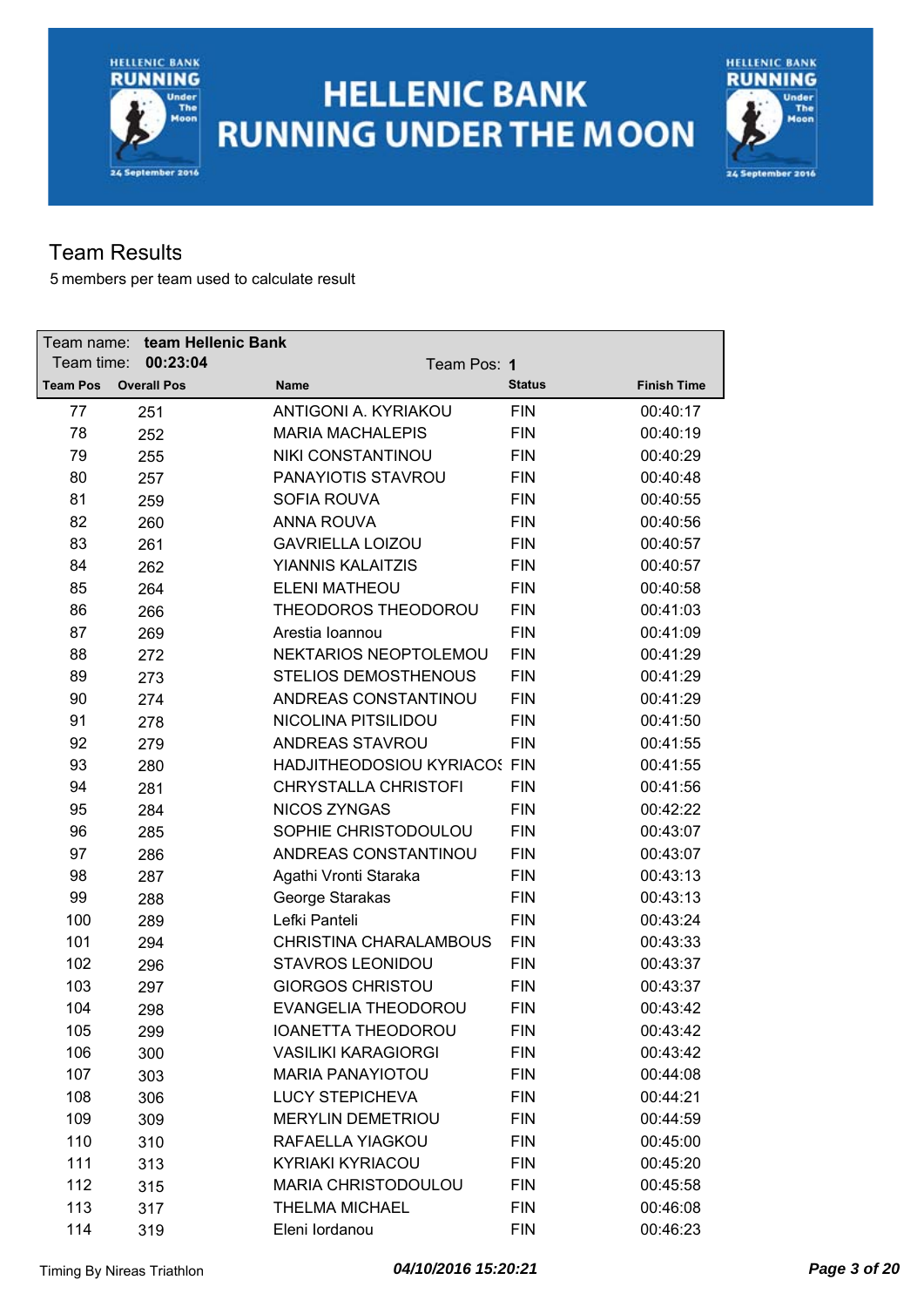# **HELLENIC BANK RUNNING UNDER THE MOON**



### Team Results

| Team name:      | team Hellenic Bank |                             |               |                    |
|-----------------|--------------------|-----------------------------|---------------|--------------------|
| Team time:      | 00:23:04           | Team Pos: 1                 |               |                    |
| <b>Team Pos</b> | <b>Overall Pos</b> | Name                        | <b>Status</b> | <b>Finish Time</b> |
| 115             | 320                | Constantina lordanou        | <b>FIN</b>    | 00:46:23           |
| 116             | 321                | Georgia Kyriakidou          | <b>FIN</b>    | 00:46:26           |
| 117             | 322                | <b>CHARIS KARAOLIDIS</b>    | <b>FIN</b>    | 00:46:26           |
| 118             | 323                | <b>MARTINOS SOTERIOU</b>    | <b>FIN</b>    | 00:46:27           |
| 119             | 325                | Fotini Ioannides            | <b>FIN</b>    | 00:46:35           |
| 120             | 326                | Melissa Christodoulides     | <b>FIN</b>    | 00:46:35           |
| 121             | 328                | <b>ELLI KYRIAKOU</b>        | <b>FIN</b>    | 00:47:31           |
| 122             | 329                | ANDREA ANTONIOU             | <b>FIN</b>    | 00:47:32           |
| 123             | 333                | <b>LIANA GEORGIOU</b>       | <b>FIN</b>    | 00:48:14           |
| 124             | 335                | <b>EVI MICHAEL</b>          | <b>FIN</b>    | 00:48:41           |
| 125             | 340                | <b>KYRIAKI GEORGIADI</b>    | <b>FIN</b>    | 00:49:13           |
| 126             | 341                | VALENTINA MOUTTOTOU         | <b>FIN</b>    | 00:49:14           |
| 127             | 342                | <b>ANDRIA ROTSIDOU</b>      | <b>FIN</b>    | 00:49:15           |
| 128             | 345                | <b>LOIZOS KONIZOS</b>       | <b>FIN</b>    | 00:49:19           |
| 129             | 346                | ELENI CHRISTODOULIDOU       | <b>FIN</b>    | 00:49:34           |
| 130             | 347                | ELPIDA MIKEOU               | <b>FIN</b>    | 00:49:38           |
| 131             | 348                | <b>MYRIA MICHAEL</b>        | <b>FIN</b>    | 00:49:40           |
| 132             | 349                | Ioanna Karasamani           | <b>FIN</b>    | 00:49:58           |
| 133             | 353                | Koulla Kiziá                | <b>FIN</b>    | 00:50:20           |
| 134             | 354                | Calliopi Nicolaidou         | <b>FIN</b>    | 00:50:22           |
| 135             | 359                | <b>CHRISTOFI IRINI</b>      | <b>FIN</b>    | 00:50:37           |
| 136             | 360                | <b>STELIOS PANTELI</b>      | <b>FIN</b>    | 00:50:37           |
| 137             | 361                | KATERINA CHARALAMBIDES      | <b>FIN</b>    | 00:50:38           |
| 138             | 362                | PRAXOULA GEORGIOU           | <b>FIN</b>    | 00:50:38           |
| 139             | 366                | <b>BERT PIJLS</b>           | <b>FIN</b>    | 00:51:03           |
| 140             | 367                | <b>GEORGE KARAGEORGIS</b>   | <b>FIN</b>    | 00:51:03           |
| 141             | 368                | <b>DIMITRIS SPARSIS</b>     | <b>FIN</b>    | 00:51:05           |
| 142             | 369                | <b>GEORGIOS FEREOS</b>      | <b>FIN</b>    | 00:51:05           |
| 143             | 371                | Agapi Kolasmenou            | <b>FIN</b>    | 00:51:23           |
| 144             | 372                | Katerina Christoudiaá       | <b>FIN</b>    | 00:51:23           |
| 145             | 373                | <b>CHARALAMBOS SERGIDES</b> | <b>FIN</b>    | 00:51:32           |
| 146             | 374                | CHRISTIANA KOUDOUNARI       | <b>FIN</b>    | 00:51:32           |
| 147             | 375                | ANDRI PRODROMOU             | <b>FIN</b>    | 00:51:34           |
| 148             | 383                | ELENI ANDREOU               | <b>FIN</b>    | 00:52:14           |
| 149             | 384                | <b>KATERINA ANDREOU</b>     | <b>FIN</b>    | 00:52:14           |
| 150             | 385                | PANAYIOTA NIKIFOROU         | <b>FIN</b>    | 00:52:15           |
| 151             | 387                | <b>VLAD BOTIC</b>           | <b>FIN</b>    | 00:52:45           |
| 152             | 388                | <b>LIANA MICHAEL</b>        | <b>FIN</b>    | 00:52:46           |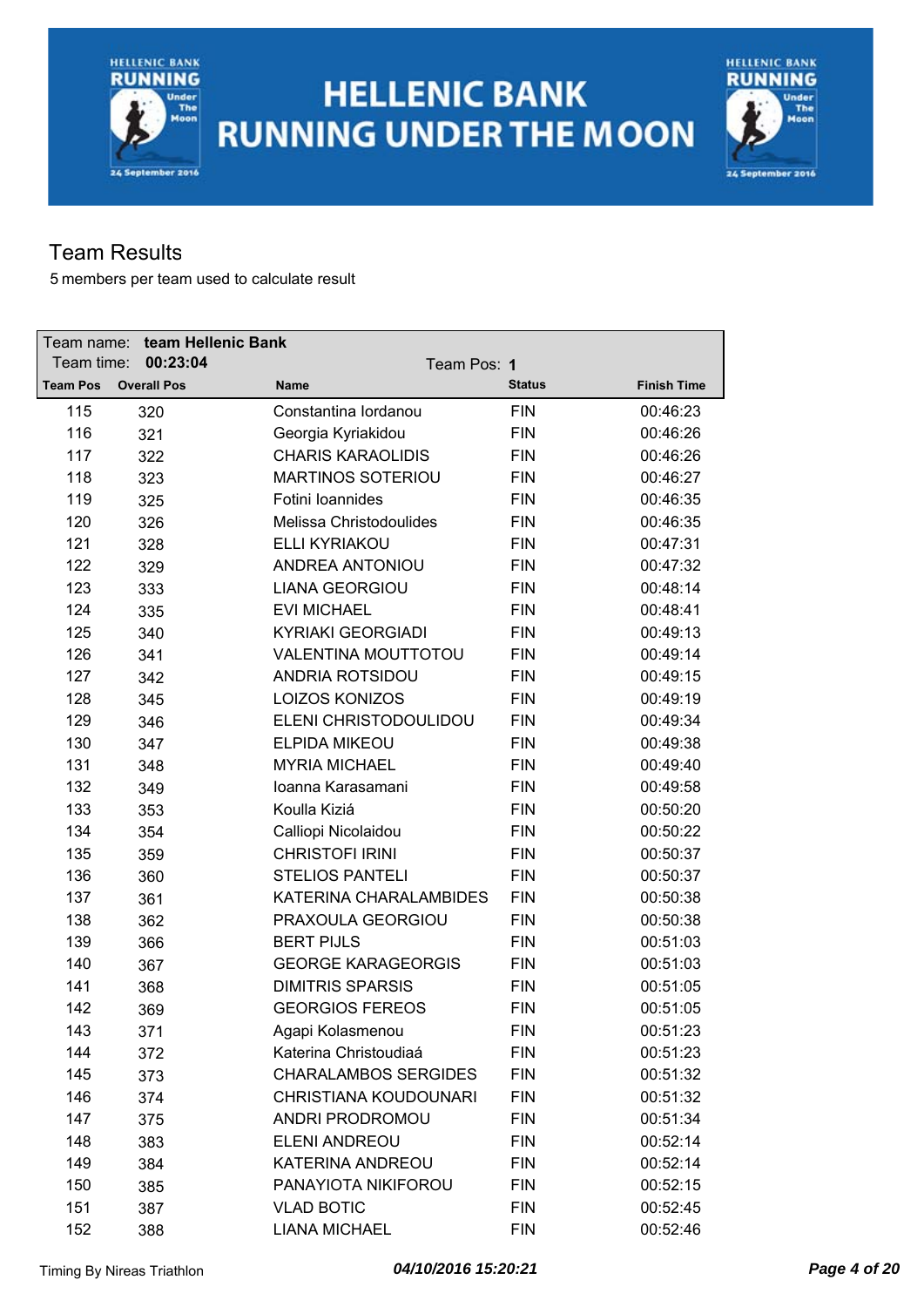



#### Team Results

| Team name:      | team Hellenic Bank |                            |                             |               |                    |
|-----------------|--------------------|----------------------------|-----------------------------|---------------|--------------------|
| Team time:      | 00:23:04           |                            | Team Pos: 1                 |               |                    |
| <b>Team Pos</b> | <b>Overall Pos</b> | Name                       |                             | <b>Status</b> | <b>Finish Time</b> |
| 153             | 401                | <b>ANDREAS NEOKLEOUS</b>   |                             | <b>FIN</b>    | 00:53:53           |
| 154             | 404                | PHILIPPOS ANTONIADES       |                             | <b>FIN</b>    | 00:54:08           |
| 155             | 405                | <b>STALO SERGIDOU</b>      |                             | <b>FIN</b>    | 00:54:24           |
| 156             | 406                | <b>IFIGENIA KATCHIE</b>    |                             | <b>FIN</b>    | 00:54:25           |
| 157             | 407                |                            | <b>MARGARITA ANTONIADOU</b> | <b>FIN</b>    | 00:54:26           |
| 158             | 408                | <b>SKEVI STYLIANOU</b>     |                             | <b>FIN</b>    | 00:54:28           |
| 159             | 409                |                            | HADJITHEODOSIOU ANDREAS FIN |               | 00:54:30           |
| 160             | 411                | <b>MARIA ECONOMIDOU</b>    |                             | <b>FIN</b>    | 00:54:40           |
| 161             | 412                | <b>IOSIFINA SCORDI</b>     |                             | <b>FIN</b>    | 00:54:40           |
| 162             | 416                | Maria Miltiadou-Pallikaras |                             | <b>FIN</b>    | 00:55:25           |
| 163             | 417                | POLY TOUMBA                |                             | <b>FIN</b>    | 00:55:25           |
| 164             | 420                | <b>MARIOS TALIOTIS</b>     |                             | <b>FIN</b>    | 00:55:53           |
| 165             | 421                | ANDREAS KYRIAKOU           |                             | <b>FIN</b>    | 00:55:53           |
| 166             | 422                | <b>VANGELIS KLERIDES</b>   |                             | <b>FIN</b>    | 00:55:54           |
| 167             | 423                | <b>GIORGOS YIANNAKOU</b>   |                             | <b>FIN</b>    | 00:55:54           |
| 168             | 424                | <b>Tim Clark</b>           |                             | <b>FIN</b>    | 00:56:14           |
| 169             | 427                | <b>STALO PHEDONOS</b>      |                             | <b>FIN</b>    | 00:56:24           |
| 170             | 428                | <b>VICKY ONOUFRIOU</b>     |                             | <b>FIN</b>    | 00:56:25           |
| 171             | 429                |                            | <b>MARGARITA MARATHEFTI</b> | <b>FIN</b>    | 00:56:26           |
| 172             | 430                | MARIANNA KYRIACOU          |                             | <b>FIN</b>    | 00:56:26           |
| 173             | 435                | <b>STYLIANA TREMOURI</b>   |                             | <b>FIN</b>    | 00:56:57           |
| 174             | 436                |                            | ANDREA CHRYSOSTOMOU         | <b>FIN</b>    | 00:56:57           |
| 175             | 443                | Antonia Pitzi              |                             | <b>FIN</b>    | 00:57:20           |
| 176             | 444                | <b>Yiannos Pantelides</b>  |                             | <b>FIN</b>    | 00:57:20           |
| 177             | 445                | Vanessa Stylianou          |                             | <b>FIN</b>    | 00:57:20           |
| 178             | 446                | Ioannis Liverdos           |                             | <b>FIN</b>    | 00:57:22           |
| 179             | 447                | <b>CHRISTINA BEITI</b>     |                             | <b>FIN</b>    | 00:57:28           |
| 180             | 448                | <b>EMILY ANTONIADOU</b>    |                             | <b>FIN</b>    | 00:57:28           |
| 181             | 450                | <b>ANTONIS ROUVAS</b>      |                             | <b>FIN</b>    | 00:57:53           |
| 182             | 451                | ELENA CONSTANTINOU         |                             | <b>FIN</b>    | 00:57:53           |
| 183             | 452                |                            | NATASHA DER AVEDISSIAN      | <b>FIN</b>    | 00:58:00           |
| 184             | 455                | <b>MARIANNA PAI</b>        |                             | <b>FIN</b>    | 00:58:05           |
| 185             | 456                | <b>GIORGOS BEITIS</b>      |                             | <b>FIN</b>    | 00:58:05           |
| 186             | 461                |                            | ANDRIE HADJIEFTYCHIOU       | <b>FIN</b>    | 00:58:27           |
| 187             | 462                | PHYTOS KOUROUZIDES         |                             | <b>FIN</b>    | 00:58:34           |
| 188             | 463                | PANAGIOTIS MICHAEL         |                             | <b>FIN</b>    | 00:58:35           |
| 189             | 466                | <b>MARIA GEORGIOU</b>      |                             | <b>FIN</b>    | 00:59:51           |
| 190             | 467                | Christina Andreou          |                             | <b>FIN</b>    | 00:59:52           |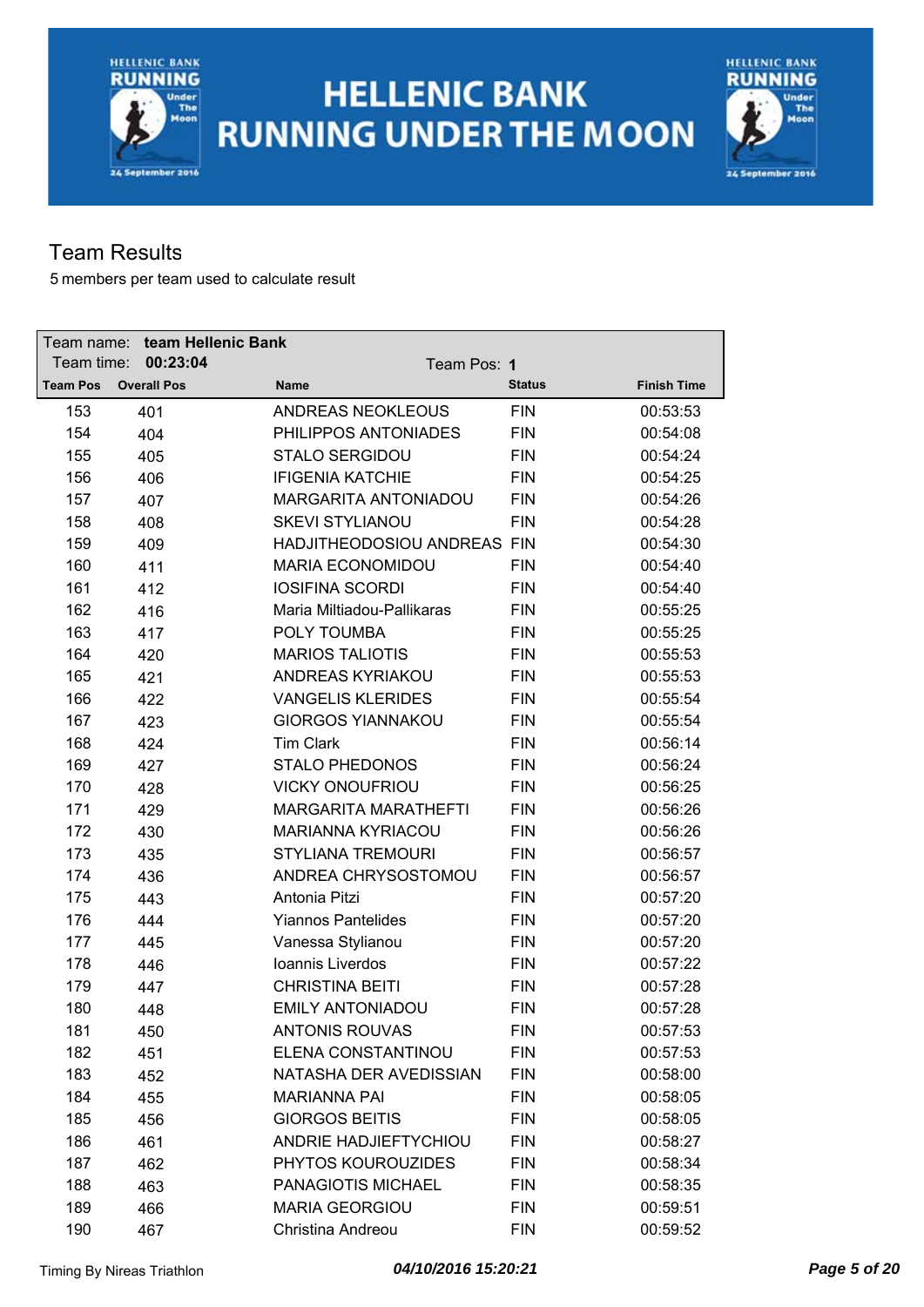



### Team Results

| Team name:      | team Hellenic Bank |                           |                                    |               |                    |
|-----------------|--------------------|---------------------------|------------------------------------|---------------|--------------------|
| Team time:      | 00:23:04           |                           | Team Pos: 1                        |               |                    |
| <b>Team Pos</b> | <b>Overall Pos</b> | <b>Name</b>               |                                    | <b>Status</b> | <b>Finish Time</b> |
| 191             | 468                | Marina Christodoulides    |                                    | <b>FIN</b>    | 00:59:59           |
| 192             | 469                |                           | ARGYRO HADJIGEORGIOU               | <b>FIN</b>    | 01:00:23           |
| 193             | 471                | <b>ELENA CHRISTOFI</b>    |                                    | <b>FIN</b>    | 01:00:29           |
| 194             | 472                |                           | <b>CHARALAMBOS TAOUSIANIS</b>      | <b>FIN</b>    | 01:00:33           |
| 195             | 473                |                           | ANASTASIA PAPADOPOULOU             | <b>FIN</b>    | 01:00:40           |
| 196             | 474                | <b>NIKOLETA PIERA</b>     |                                    | <b>FIN</b>    | 01:00:43           |
| 197             | 475                | <b>MARIOS FOULLIDES</b>   |                                    | <b>FIN</b>    | 01:00:55           |
| 198             | 476                | <b>RITA NEOCLEOUS</b>     |                                    | <b>FIN</b>    | 01:00:55           |
| 199             | 477                | <b>ZOI GEORGIADI</b>      |                                    | <b>FIN</b>    | 01:01:00           |
| 200             | 478                | <b>PANAYIOTIS PIERIS</b>  |                                    | <b>FIN</b>    | 01:01:00           |
| 201             | 480                | <b>IRINI MAGNITI</b>      |                                    | <b>FIN</b>    | 01:01:26           |
| 202             | 483                | ANDREAS GREGORIOU         |                                    | <b>FIN</b>    | 01:02:41           |
| 203             | 484                |                           | MICHALIS PAPADEMETRIOU             | <b>FIN</b>    | 01:02:41           |
| 204             | 489                | Irene Theodoulou          |                                    | <b>FIN</b>    | 01:03:04           |
| 205             | 490                | ANDREA DEMETRIOU          |                                    | <b>FIN</b>    | 01:03:05           |
| 206             | 491                |                           | CHRYSO CHRISTODOULIDOU             | <b>FIN</b>    | 01:03:11           |
| 207             | 492                | <b>MARIA CHRISTOFI</b>    |                                    | <b>FIN</b>    | 01:03:11           |
| 208             | 493                | <b>EVRIDIKI DIONYSIOU</b> |                                    | <b>FIN</b>    | 01:03:11           |
| 209             | 494                | <b>LOUCIA RALLI</b>       |                                    | <b>FIN</b>    | 01:03:11           |
| 210             | 495                | ZAFIRO MAVROUDI           |                                    | <b>FIN</b>    | 01:03:12           |
| 211             | 502                | <b>MAKIS PITZIOLIS</b>    |                                    | <b>FIN</b>    | 01:03:46           |
| 212             | 503                | <b>FEREOU ELENA</b>       |                                    | <b>FIN</b>    | 01:03:47           |
| 213             | 504                |                           | <b>ARISTOTELOUS AFRODITI</b>       | <b>FIN</b>    | 01:03:47           |
| 214             | 505                |                           | PANAYIOTIS PANAYIOTOU              | <b>FIN</b>    | 01:03:48           |
| 215             | 507                | POLA PANTELIDOU           |                                    | <b>FIN</b>    | 01:04:17           |
| 216             | 514                | Annie Panayiotou          |                                    | <b>FIN</b>    | 01:05:35           |
| 217             | 515                | <b>MARIOS NEOKLEOUS</b>   |                                    | <b>FIN</b>    | 01:05:36           |
| 218             | 516                |                           | <b>MARIA CHARALAMBOUS</b>          | <b>FIN</b>    | 01:05:37           |
| 219             | 521                | <b>MATEOU GEORGIA</b>     |                                    | <b>FIN</b>    | 01:06:18           |
| 220             | 522                | DEMETRA DEMETRIOU         |                                    | <b>FIN</b>    | 01:06:19           |
| 221             | 528                | DAPHNE HADJIPAVLOU        |                                    | <b>FIN</b>    | 01:07:10           |
| 222             | 529                | <b>GLYKERIA MESARITOU</b> |                                    | <b>FIN</b>    | 01:07:10           |
| 223             | 530                |                           | <b>GEORGIA CHRISTODOULIDOU FIN</b> |               | 01:07:10           |
| 224             | 531                | <b>KYRIAKI GIATROU</b>    |                                    | <b>FIN</b>    | 01:07:11           |
| 225             | 532                |                           | <b>MARIA A.CHARALAMBOUS</b>        | <b>FIN</b>    | 01:07:15           |
| 226             | 533                | <b>TSANGARI ELENA</b>     |                                    | <b>FIN</b>    | 01:07:17           |
| 227             | 534                |                           | <b>CONSTANTINA KAREKLA</b>         | <b>FIN</b>    | 01:07:17           |
| 228             | 535                | <b>RENA TSANGARI</b>      |                                    | <b>FIN</b>    | 01:07:18           |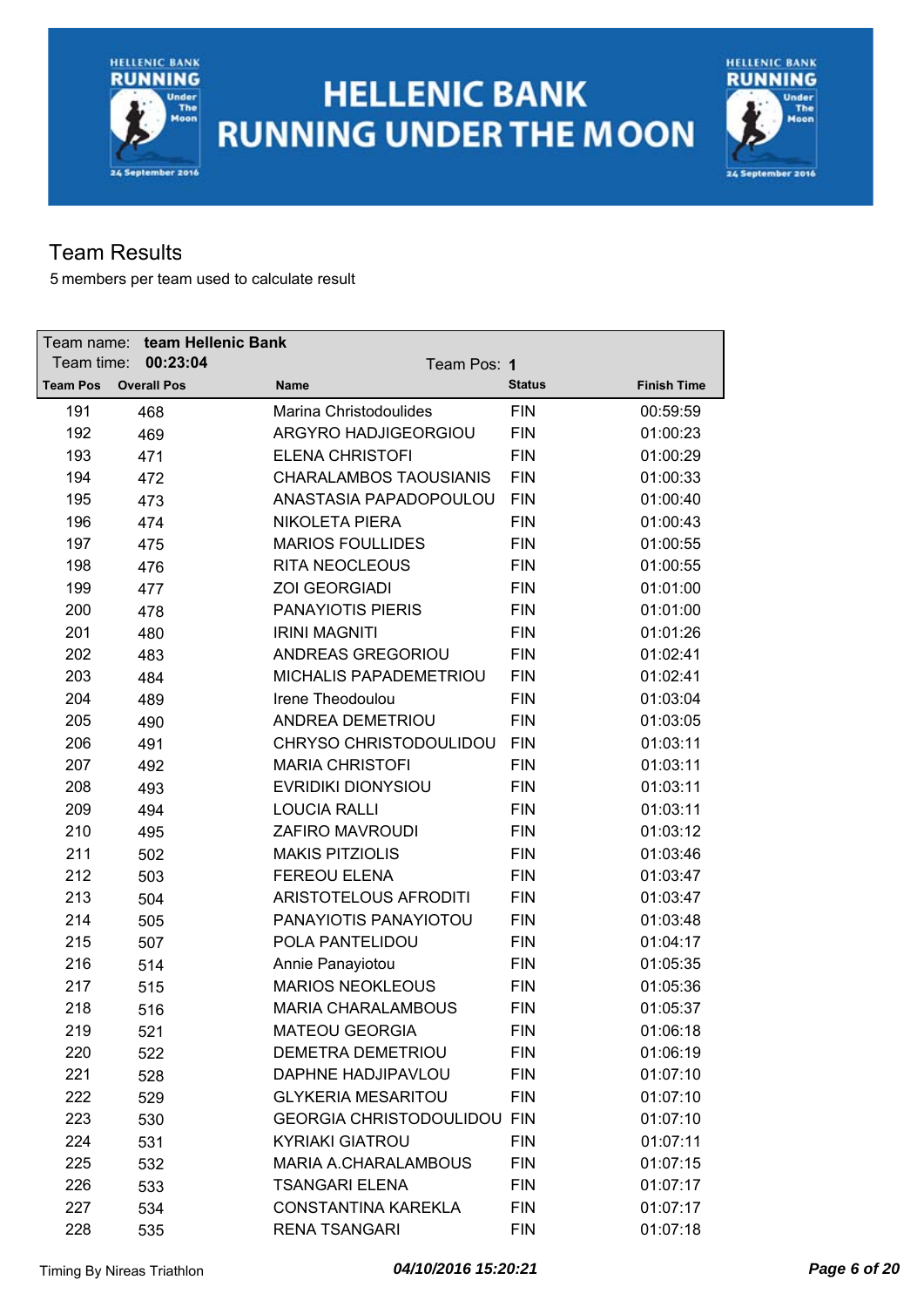



### Team Results

| Team name:      | team Hellenic Bank |                              |               |                    |
|-----------------|--------------------|------------------------------|---------------|--------------------|
| Team time:      | 00:23:04           | Team Pos: 1                  |               |                    |
| <b>Team Pos</b> | <b>Overall Pos</b> | <b>Name</b>                  | <b>Status</b> | <b>Finish Time</b> |
| 229             | 537                | <b>CHRISTAKIS TSANGARIS</b>  | <b>FIN</b>    | 01:07:19           |
| 230             | 543                | Katerina Hadjigeorgiou       | <b>FIN</b>    | 01:08:19           |
| 231             | 544                | <b>Emuly Soteriou</b>        | <b>FIN</b>    | 01:08:19           |
| 232             | 545                | EFI STEFANIDOU               | <b>FIN</b>    | 01:08:22           |
| 233             | 546                | <b>PARISA GIORGALLA</b>      | <b>FIN</b>    | 01:08:29           |
| 234             | 547                | <b>MARIA PERIKLEOUS</b>      | <b>FIN</b>    | 01:08:29           |
| 235             | 555                | <b>DESPINA DEMOSTHENOUS</b>  | <b>FIN</b>    | 01:08:59           |
| 236             | 556                | <b>ORESTIA ANDREOU</b>       | <b>FIN</b>    | 01:09:00           |
| 237             | 557                | PATRICIA PHINICARIDES        | <b>FIN</b>    | 01:09:05           |
| 238             | 558                | <b>GEORGE PITSIAKKOS</b>     | <b>FIN</b>    | 01:09:05           |
| 239             | 559                | <b>MARILENA CONSTANTINOU</b> | <b>FIN</b>    | 01:10:20           |
| 240             | 560                | <b>LOUKIA ANTONIOU</b>       | <b>FIN</b>    | 01:10:21           |
| 241             | 561                | Nayia Constantinou           | <b>FIN</b>    | 01:11:05           |
| 242             | 562                | Vasilis Charalambous         | <b>FIN</b>    | 01:11:05           |
| 243             | 563                | Maria Michael                | <b>FIN</b>    | 01:11:05           |
| 244             | 564                | Ioanna Constantinou          | <b>FIN</b>    | 01:11:06           |
| 245             | 565                | <b>Antonis Melas</b>         | <b>FIN</b>    | 01:11:07           |
| 246             | 566                | Elena Kousiou                | <b>FIN</b>    | 01:11:10           |
| 247             | 567                | Anastasia Papadopoulou       | <b>FIN</b>    | 01:11:11           |
| 248             | 568                | Marina Tymviou               | <b>FIN</b>    | 01:11:11           |
| 249             | 569                | Aspasia Ioannides            | <b>FIN</b>    | 01:11:12           |
| 250             | 570                | Christina Papadopoulou       | <b>FIN</b>    | 01:11:12           |
| 251             | 571                | KATIA KYRIACOU               | <b>FIN</b>    | 01:12:08           |
| 252             | 585                | <b>CHARA CHRISTOU</b>        | <b>FIN</b>    | 01:42:38           |
|                 |                    |                              |               |                    |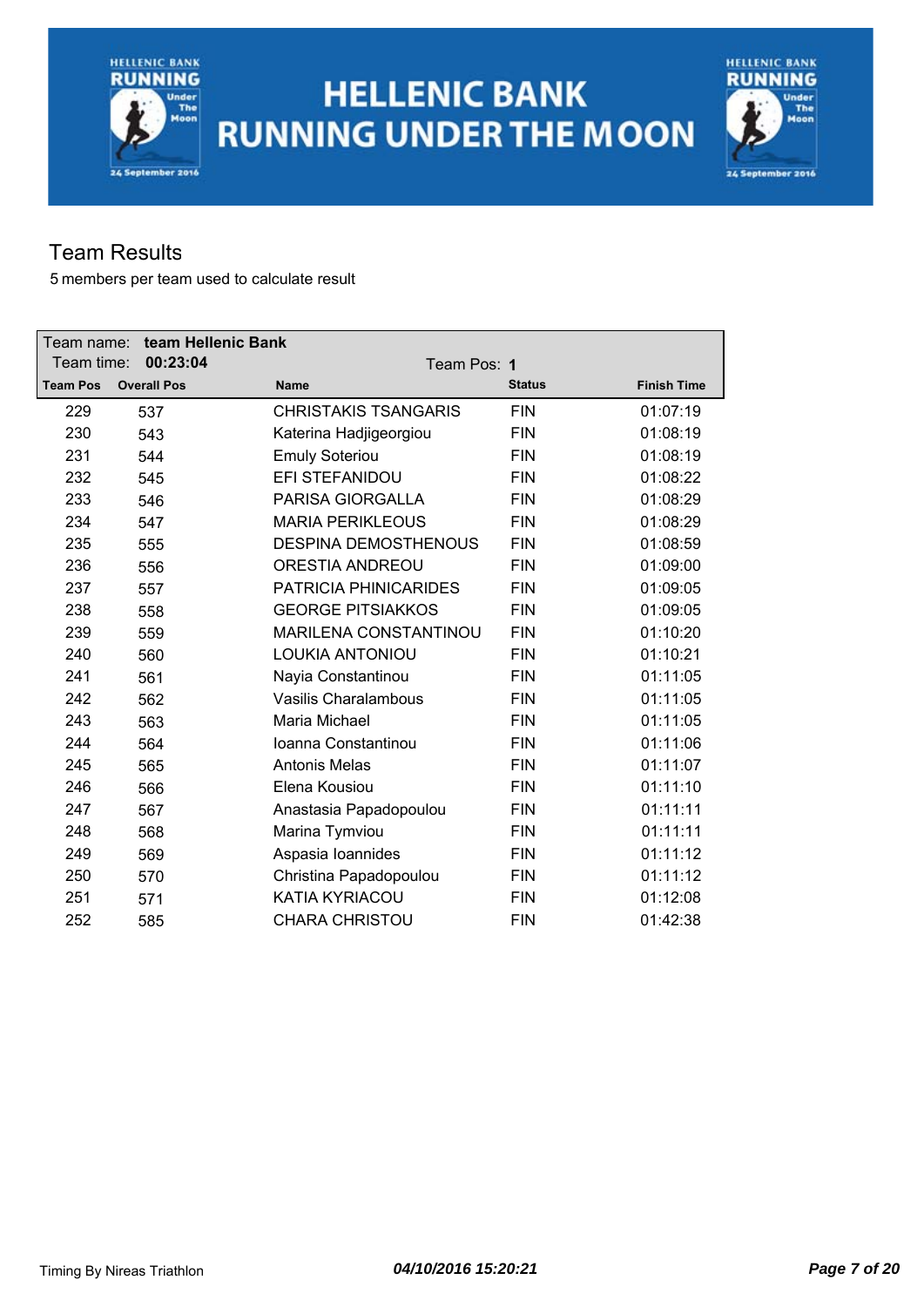



#### Team Results

| Team name:      |                    | team FEEL FANTASTIC                 |               |                    |
|-----------------|--------------------|-------------------------------------|---------------|--------------------|
| Team time:      | 00:24:01           |                                     | Team Pos: 2   |                    |
| <b>Team Pos</b> | <b>Overall Pos</b> | <b>Name</b>                         | <b>Status</b> | <b>Finish Time</b> |
| 1               | 3                  | <b>THEODOROS PITTARAS</b>           | <b>FIN</b>    | 00:21:16           |
| $\overline{2}$  | 9                  | <b>LAMBROS MAKRIS</b>               | <b>FIN</b>    | 00:22:59           |
| 3               | 15                 | RAFAELLOS ELIA                      | <b>FIN</b>    | 00:24:35           |
| 4               | 19                 | <b>ELIASá SERGIOU</b>               | <b>FIN</b>    | 00:25:17           |
| 5               | 34                 | <b>VASILIS KALLENOS</b>             | <b>FIN</b>    | 00:26:03           |
| 6               | 39                 | <b>GEORGE CHIRIDES</b>              | <b>FIN</b>    | 00:26:40           |
| 7               | 74                 | <b>DEMETRIS LEONIDOU</b>            | <b>FIN</b>    | 00:29:11           |
| 8               | 93                 | CONSTANTINOS PAPADAMOU FIN          |               | 00:30:35           |
| 9               | 98                 | <b>CHRISTOFOROS STYLIANIDES FIN</b> |               | 00:30:47           |
| 10              | 106                | CHRISTOFOROS TELEMACHOI FIN         |               | 00:31:39           |
| 11              | 117                | <b>CHRISTOS LOIZOU</b>              | <b>FIN</b>    | 00:32:03           |
| 12              | 152                | EVGENIA CONSTANTINOU                | <b>FIN</b>    | 00:34:27           |
| 13              | 174                | <b>ZAHER REDA</b>                   | <b>FIN</b>    | 00:35:43           |
| 14              | 175                | <b>DEMETRIS ELENIS</b>              | <b>FIN</b>    | 00:35:44           |
| 15              | 201                | DEMETRA ARISTOTELOUS                | <b>FIN</b>    | 00:37:15           |
| 16              | 211                | <b>GEORGIA ANASTASI</b>             | <b>FIN</b>    | 00:38:17           |
| 17              | 245                | <b>MICHALIS GEORGIOU</b>            | <b>FIN</b>    | 00:40:09           |
| 18              | 248                | <b>LOIZOS MAVROKOSTANTIS</b>        | <b>FIN</b>    | 00:40:16           |
| 19              | 263                | <b>CHRISTOS FILOTHEOU</b>           | <b>FIN</b>    | 00:40:57           |
| 20              | 308                | <b>THEONI PILAVAKI</b>              | <b>FIN</b>    | 00:44:58           |
| 21              | 330                | <b>STAVROS ARESTI</b>               | <b>FIN</b>    | 00:47:37           |
| 22              | 331                | NIKOLASá CONSTANTINOU               | <b>FIN</b>    | 00:47:37           |
| 23              | 542                | <b>ERINI LOUKAIDES</b>              | <b>FIN</b>    | 01:07:47           |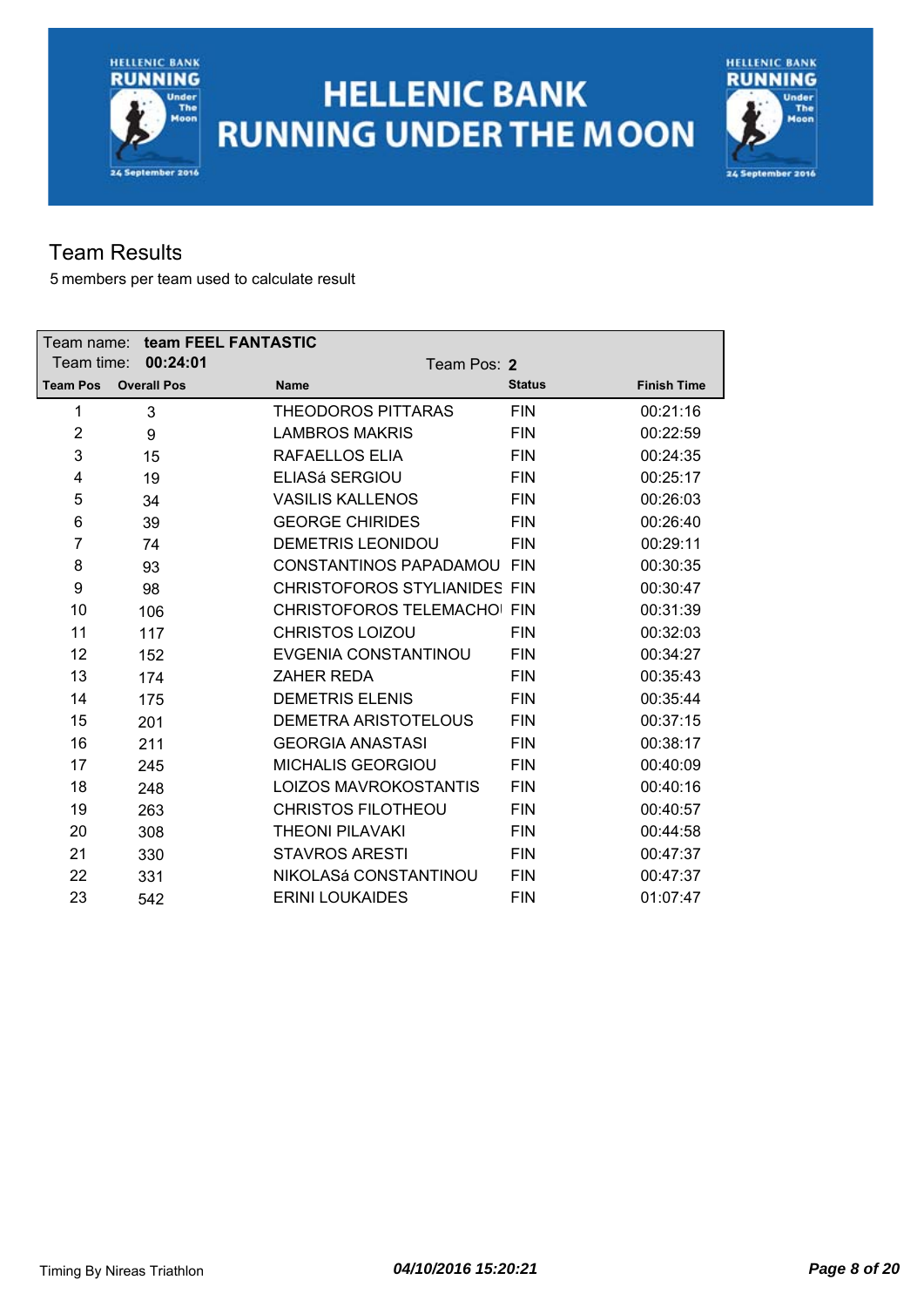# **HELLENIC BANK RUNNING UNDER THE MOON**



### Team Results

| Team name:<br>Team time: | <b>Team Eurobank</b><br>00:24:13 | Team Pos: 3             |               |                    |
|--------------------------|----------------------------------|-------------------------|---------------|--------------------|
| <b>Team Pos</b>          | <b>Overall Pos</b>               | <b>Name</b>             | <b>Status</b> | <b>Finish Time</b> |
| 1                        | 4                                | <b>Terrence Kiely</b>   | <b>FIN</b>    | 00:21:19           |
| $\overline{2}$           | 10                               | Nikolas Zannettis       | <b>FIN</b>    | 00:23:24           |
| 3                        | 20                               | Marios Hadjikyriakos    | <b>FIN</b>    | 00:25:17           |
| 4                        | 23                               | <b>Demetris Eliades</b> | <b>FIN</b>    | 00:25:33           |
| 5                        | 24                               | Panayiotis Ioannou      | <b>FIN</b>    | 00:25:33           |
| 6                        | 27                               | Michalis Hadjikyriakos  | <b>FIN</b>    | 00:25:42           |
| 7                        | 28                               | Panayiotis Chrysostomou | <b>FIN</b>    | 00:25:50           |
| 8                        | 57                               | Marios Hadjikyriakos    | <b>FIN</b>    | 00:28:06           |
| 9                        | 63                               | George Nearchou         | <b>FIN</b>    | 00:28:34           |
| 10                       | 71                               | <b>Charis Michael</b>   | <b>FIN</b>    | 00:29:05           |
| 11                       | 85                               | Georgia Tyrimou         | <b>FIN</b>    | 00:29:40           |
| 12                       | 188                              | Eleni Constantinou      | <b>FIN</b>    | 00:36:15           |
| 13                       | 189                              | <b>Haris Hambakis</b>   | <b>FIN</b>    | 00:36:17           |
| 14                       | 228                              | Maria Georgiou          | <b>FIN</b>    | 00:39:35           |
| 15                       | 265                              | Anna Georgiou           | <b>FIN</b>    | 00:40:59           |
| 16                       | 307                              | Alexia Mavrocordatou    | <b>FIN</b>    | 00:44:26           |
| 17                       | 311                              | Maria Koupparis         | <b>FIN</b>    | 00:45:17           |
| 18                       | 312                              | Pieridou<br>Eliana      | <b>FIN</b>    | 00:45:17           |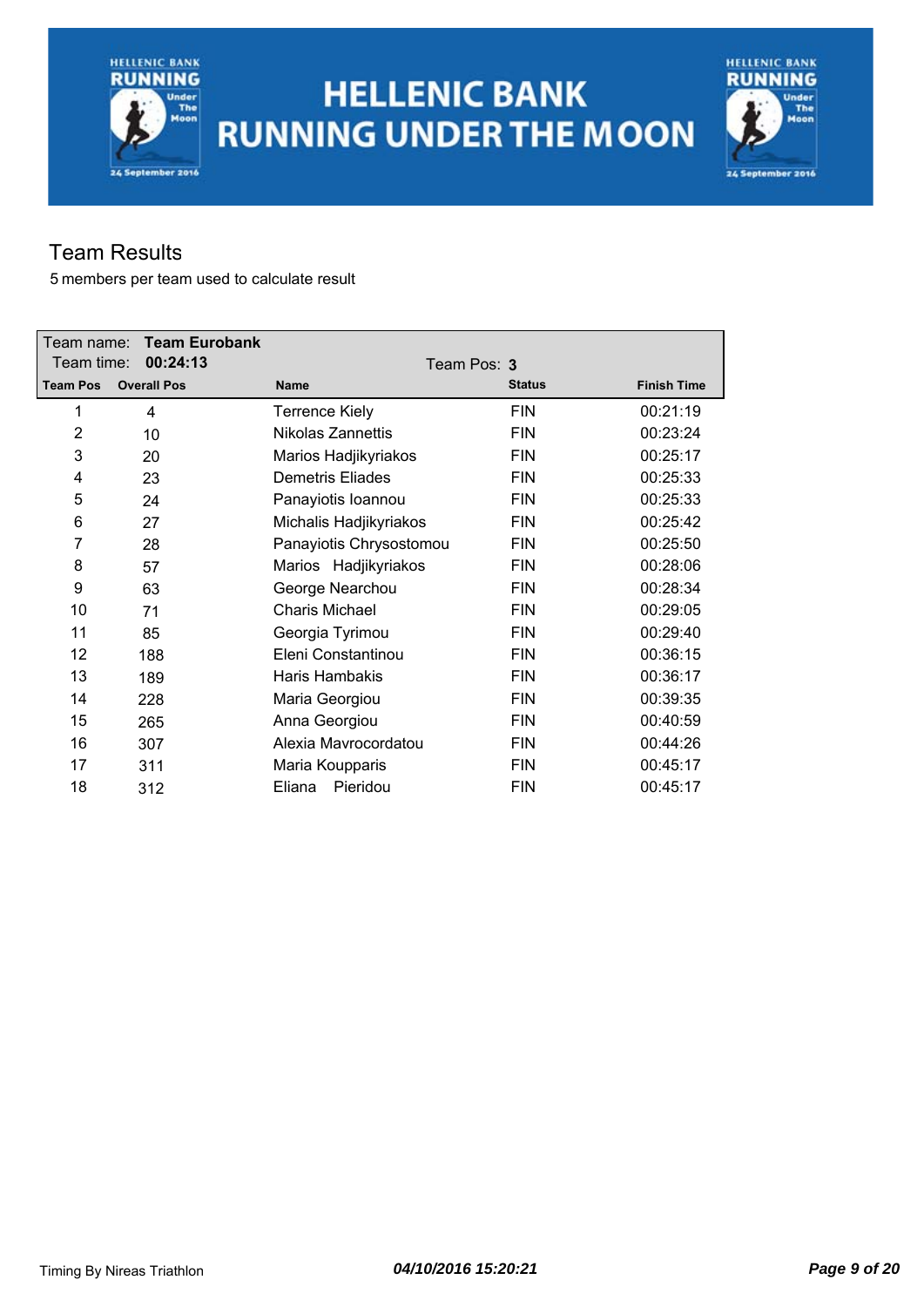



#### Team Results

| Team name:      |                    | <b>TEAM HILTON CYPRUS</b>   |               |                    |
|-----------------|--------------------|-----------------------------|---------------|--------------------|
| Team time:      | 00:24:55           | Team Pos: 4                 |               |                    |
| <b>Team Pos</b> | <b>Overall Pos</b> | <b>Name</b>                 | <b>Status</b> | <b>Finish Time</b> |
| 1               | 12                 | <b>VASILIS HADJIVASILIS</b> | <b>FIN</b>    | 00:24:04           |
| $\overline{2}$  | 13                 | <b>MELINA PETRIDOU</b>      | <b>FIN</b>    | 00:24:23           |
| 3               | 14                 | <b>ANTHONY ASHIOTIS</b>     | <b>FIN</b>    | 00:24:26           |
| 4               | 29                 | <b>PIERIS KASTANAS</b>      | <b>FIN</b>    | 00:25:51           |
| 5               | 30                 | <b>CHRISTOS POYIATZI</b>    | <b>FIN</b>    | 00:25:53           |
| 6               | 33                 | <b>EVGENIA PAPAGEORGIOU</b> | <b>FIN</b>    | 00:25:59           |
| $\overline{7}$  | 36                 | <b>DEMETRA DEMETRI</b>      | <b>FIN</b>    | 00:26:14           |
| 8               | 37                 | NADA PANAYIOTOU             | <b>FIN</b>    | 00:26:36           |
| 9               | 169                | <b>CHARALAMBOS TSIAKLIS</b> | <b>FIN</b>    | 00:35:24           |
| 10              | 173                | <b>IOANNIS GEORGIOU</b>     | <b>FIN</b>    | 00:35:42           |
| 11              | 184                | <b>MARIO DOBREV</b>         | <b>FIN</b>    | 00:36:00           |
| 12              | 187                | <b>CHRISTINA DEMETRIOU</b>  | <b>FIN</b>    | 00:36:09           |
| 13              | 314                | <b>FOTIS MARMARAS</b>       | <b>FIN</b>    | 00:45:37           |
| 14              | 336                | <b>MARGARITA MURARIU</b>    | <b>FIN</b>    | 00:48:54           |
| 15              | 415                | <b>GEORGE CHARALAMBOUS</b>  | <b>FIN</b>    | 00:55:15           |
| 16              | 501                | LOUISA IOANNIDOU            | <b>FIN</b>    | 01:03:45           |
| 17              | 506                | CHRIS CHRISTODOULOU         | <b>FIN</b>    | 01:03:49           |
| 18              | 575                | <b>MARIA LONDOU</b>         | <b>FIN</b>    | 01:16:00           |
| 19              | 576                | CHRYSTALLA STAVRINOU        | <b>FIN</b>    | 01:16:01           |
| 20              | 577                | ANDREAS NICOLAOU            | <b>FIN</b>    | 01:21:41           |
| 21              | 578                | <b>ALEXIS ARAVIS</b>        | <b>FIN</b>    | 01:21:41           |
| 22              | 579                | <b>EMILIOS ANDREOU</b>      | <b>FIN</b>    | 01:21:41           |
| 23              | 580                | SOFI ANAGNOSTOPOULOU        | <b>FIN</b>    | 01:21:41           |
| 24              | 581                | <b>IOANNA ARGYROU</b>       | <b>FIN</b>    | 01:21:41           |
| 25              | 582                | <b>MARIOS ARGYROU</b>       | <b>FIN</b>    | 01:21:41           |
| 26              | 583                | <b>PANTELIS PANTELI</b>     | <b>FIN</b>    | 01:21:41           |
| 27              | 584                | MICHAELLA SKOUFIDOU         | <b>FIN</b>    | 01:21:42           |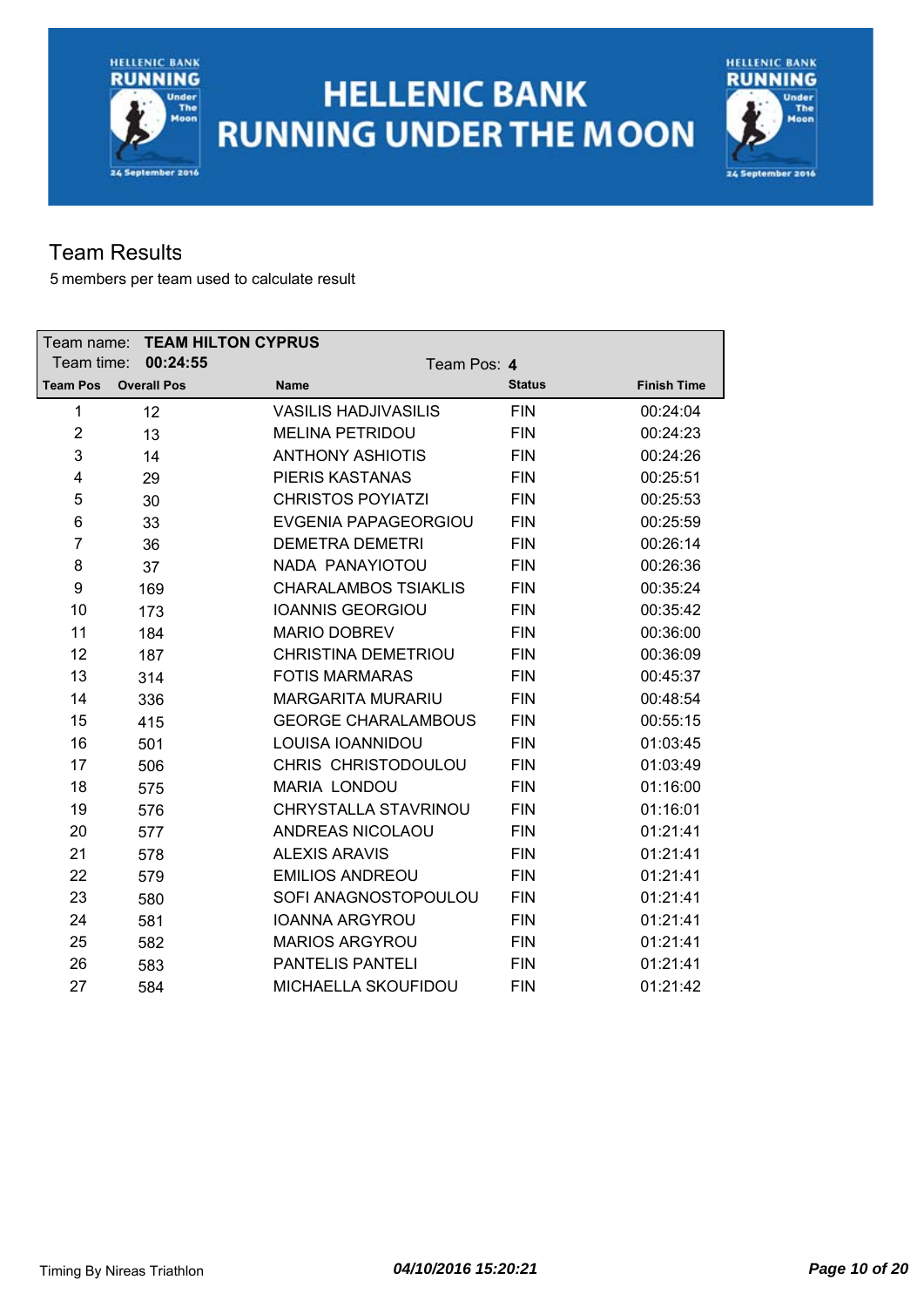# **HELLENIC BANK RUNNING UNDER THE MOON**



#### Team Results

| Team name:      | team KPMG Limited  |                                   |               |                    |
|-----------------|--------------------|-----------------------------------|---------------|--------------------|
| Team time:      | 00:25:53           | Team Pos: 5                       |               |                    |
| <b>Team Pos</b> | <b>Overall Pos</b> | <b>Name</b>                       | <b>Status</b> | <b>Finish Time</b> |
| 1               | $\overline{7}$     | Anna Kovalenko                    | <b>FIN</b>    | 00:22:54           |
| $\overline{2}$  | 25                 | Panayiotis Gregoriades            | <b>FIN</b>    | 00:25:37           |
| 3               | 38                 | <b>Christos Koumides</b>          | <b>FIN</b>    | 00:26:38           |
| 4               | 41                 | <b>Rafail Karousios</b>           | <b>FIN</b>    | 00:26:40           |
| 5               | 50                 | Robert Maynard                    | <b>FIN</b>    | 00:27:39           |
| 6               | 52                 | Constantinos Papaconstantinou     | <b>FIN</b>    | 00:27:48           |
| $\overline{7}$  | 53                 | Stefanie Charalambous             | <b>FIN</b>    | 00:27:48           |
| 8               | 61                 | Evangelos lerodiaconou            | <b>FIN</b>    | 00:28:29           |
| 9               | 62                 | Andreas Constantinou              | <b>FIN</b>    | 00:28:29           |
| 10              | 99                 | Miltiades Zavros                  | <b>FIN</b>    | 00:30:56           |
| 11              | 101                | Petros Sorokkos                   | <b>FIN</b>    | 00:31:06           |
| 12              | 112                | <b>Constantinos Kypriotis</b>     | <b>FIN</b>    | 00:31:49           |
| 13              | 129                | Iuliana Vacaru                    | <b>FIN</b>    | 00:32:51           |
| 14              | 154                | Marios Syrimis                    | <b>FIN</b>    | 00:34:40           |
| 15              | 170                | Myria Petrou                      | <b>FIN</b>    | 00:35:35           |
| 16              | 171                | Nestoras Kagkas                   | <b>FIN</b>    | 00:35:36           |
| 17              | 172                | Eleonora Sergides                 | <b>FIN</b>    | 00:35:38           |
| 18              | 178                | <b>Constantinos Palekythritis</b> | <b>FIN</b>    | 00:35:52           |
| 19              | 200                | Elena Sergiou                     | <b>FIN</b>    | 00:37:13           |
| 20              | 236                | <b>Charalampos Astreos</b>        | <b>FIN</b>    | 00:39:50           |
| 21              | 237                | Niki Theodorou                    | <b>FIN</b>    | 00:39:51           |
| 22              | 238                | Demetris Vakis                    | <b>FIN</b>    | 00:39:52           |
| 23              | 258                | <b>MARIA PATTICHI</b>             | <b>FIN</b>    | 00:40:51           |
| 24              | 270                | Nafsika Antonopoulou              | <b>FIN</b>    | 00:41:25           |
| 25              | 350                | Evelyn Charalambous               | <b>FIN</b>    | 00:50:09           |
| 26              | 363                | Evanthi Antoniou                  | <b>FIN</b>    | 00:50:42           |
| 27              | 364                | Argyro Efstathiou                 | <b>FIN</b>    | 00:50:44           |
| 28              | 365                | Iphigeneia Pratsi                 | <b>FIN</b>    | 00:50:45           |
| 29              | 386                | Franchesca Franchescou            | <b>FIN</b>    | 00:52:42           |
| 30              | 425                | Loizos Vasiliou                   | <b>FIN</b>    | 00:56:21           |
| 31              | 426                | George Stavrinides                | <b>FIN</b>    | 00:56:21           |
| 32              | 459                | Korina Sofocleous                 | <b>FIN</b>    | 00:58:21           |
| 33              | 517                | Maria Papacosta                   | <b>FIN</b>    | 01:05:49           |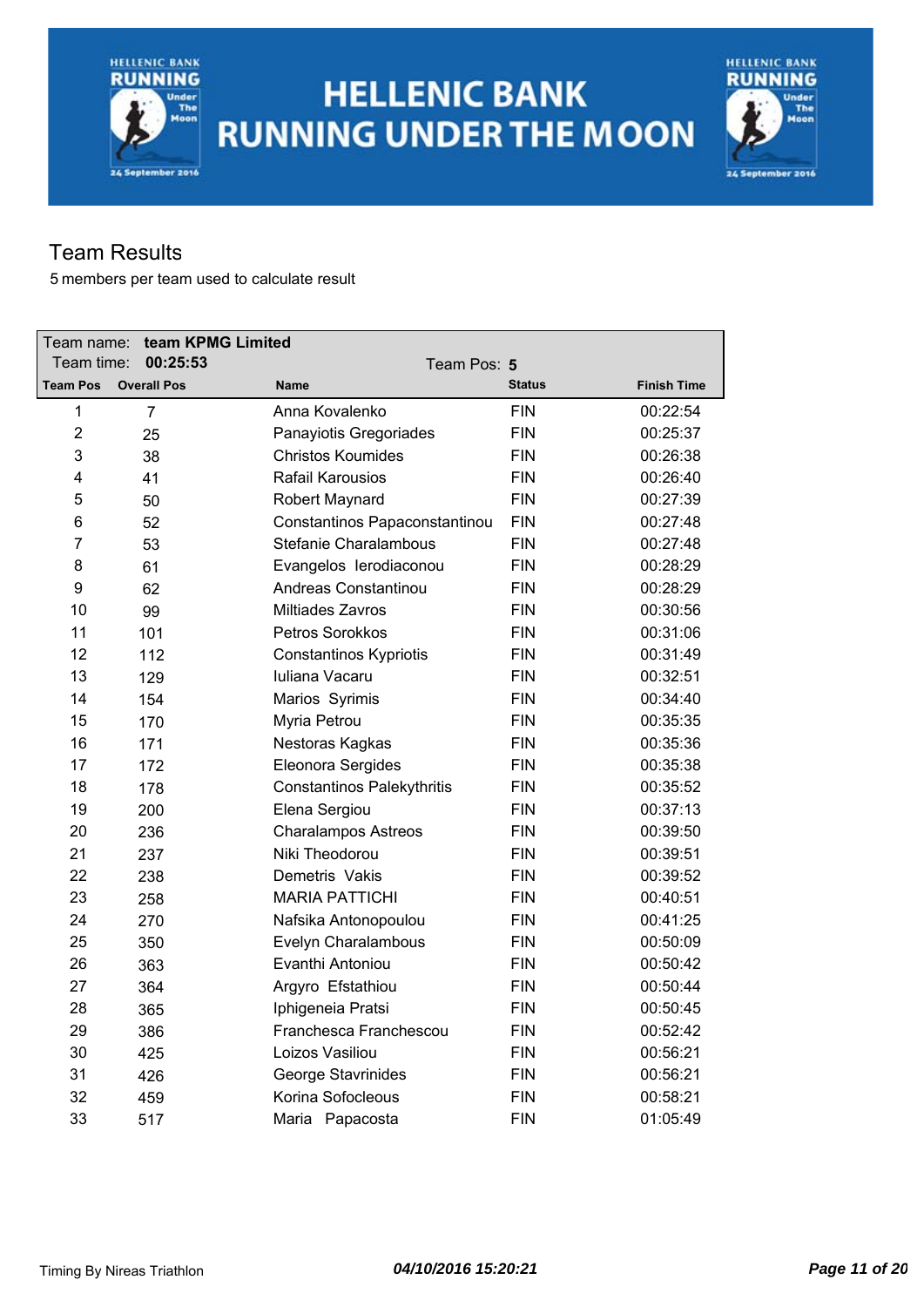



#### Team Results

| Team name:      |  | team Agros Mineral water |                               |               |                    |
|-----------------|--|--------------------------|-------------------------------|---------------|--------------------|
| Team time:      |  | 00:26:26                 | Team Pos: 6                   |               |                    |
| <b>Team Pos</b> |  | <b>Overall Pos</b>       | <b>Name</b>                   | <b>Status</b> | <b>Finish Time</b> |
| $\mathbf{1}$    |  | 5                        | Michalis Louroutziatis        | <b>FIN</b>    | 00:21:35           |
| $\overline{2}$  |  | 43                       | Chrysostomos A. Chrysostomou  | <b>FIN</b>    | 00:26:58           |
| 3               |  | 47                       | George Hadjipanayis           | <b>FIN</b>    | 00:27:28           |
| 4               |  | 48                       | George Kitis                  | <b>FIN</b>    | 00:27:29           |
| 5               |  | 66                       | Charalambos Charalambous      | <b>FIN</b>    | 00:28:44           |
| 6               |  | 75                       | Charis Kassinou               | <b>FIN</b>    | 00:29:14           |
| 7               |  | 80                       | Antonia Christopoulou         | <b>FIN</b>    | 00:29:23           |
| 8               |  | 95                       | Christodoulos Kaouranis       | <b>FIN</b>    | 00:30:43           |
| 9               |  | 104                      | Petros Mitsigiorgis           | <b>FIN</b>    | 00:31:29           |
| 10              |  | 110                      | Dimo Petrov                   | <b>FIN</b>    | 00:31:48           |
| 11              |  | 111                      | Dobromir Vasilev              | <b>FIN</b>    | 00:31:48           |
| 12              |  | 120                      | Stelios Herodotou             | <b>FIN</b>    | 00:32:07           |
| 13              |  | 126                      | Evdokia Nikolaou              | <b>FIN</b>    | 00:32:19           |
| 14              |  | 143                      | <b>Tsvetoslav Grigorov</b>    | <b>FIN</b>    | 00:34:13           |
| 15              |  | 149                      | Stelios smyrillis             | <b>FIN</b>    | 00:34:22           |
| 16              |  | 190                      | <b>Constantinos Koumbaris</b> | <b>FIN</b>    | 00:36:22           |
| 17              |  | 275                      | Ioanna Smyrillis              | <b>FIN</b>    | 00:41:30           |
| 18              |  | 290                      | Christiana Savva Ioannou      | <b>FIN</b>    | 00:43:25           |
| 19              |  | 316                      | Maria Theodorou               | <b>FIN</b>    | 00:46:00           |
| 20              |  | 351                      | Elli Smyrillis                | <b>FIN</b>    | 00:50:13           |
| 21              |  | 352                      | Myro Zachariadou              | <b>FIN</b>    | 00:50:14           |
| 22              |  | 397                      | <b>IOANNA CHARALAMBOUS</b>    | <b>FIN</b>    | 00:53:16           |
| 23              |  | 398                      | <b>MELINA CHARALAMBOUS</b>    | <b>FIN</b>    | 00:53:33           |
| 24              |  | 399                      | Popi Constantinou             | <b>FIN</b>    | 00:53:33           |
| 25              |  | 431                      | Charis Yiangou                | <b>FIN</b>    | 00:56:26           |
| 26              |  | 432                      | Claire Yiangou                | <b>FIN</b>    | 00:56:28           |
| 27              |  | 481                      | Herodotos Theophilou          | <b>FIN</b>    | 01:02:23           |
| 28              |  | 482                      | Georgia Theophilou            | <b>FIN</b>    | 01:02:24           |
| 29              |  | 548                      | <b>Christos Tziakouris</b>    | <b>FIN</b>    | 01:08:36           |
| 30              |  | 550                      | Andri Saourou                 | <b>FIN</b>    | 01:08:37           |
| 31              |  | 551                      | Eftychia Aletra               | <b>FIN</b>    | 01:08:38           |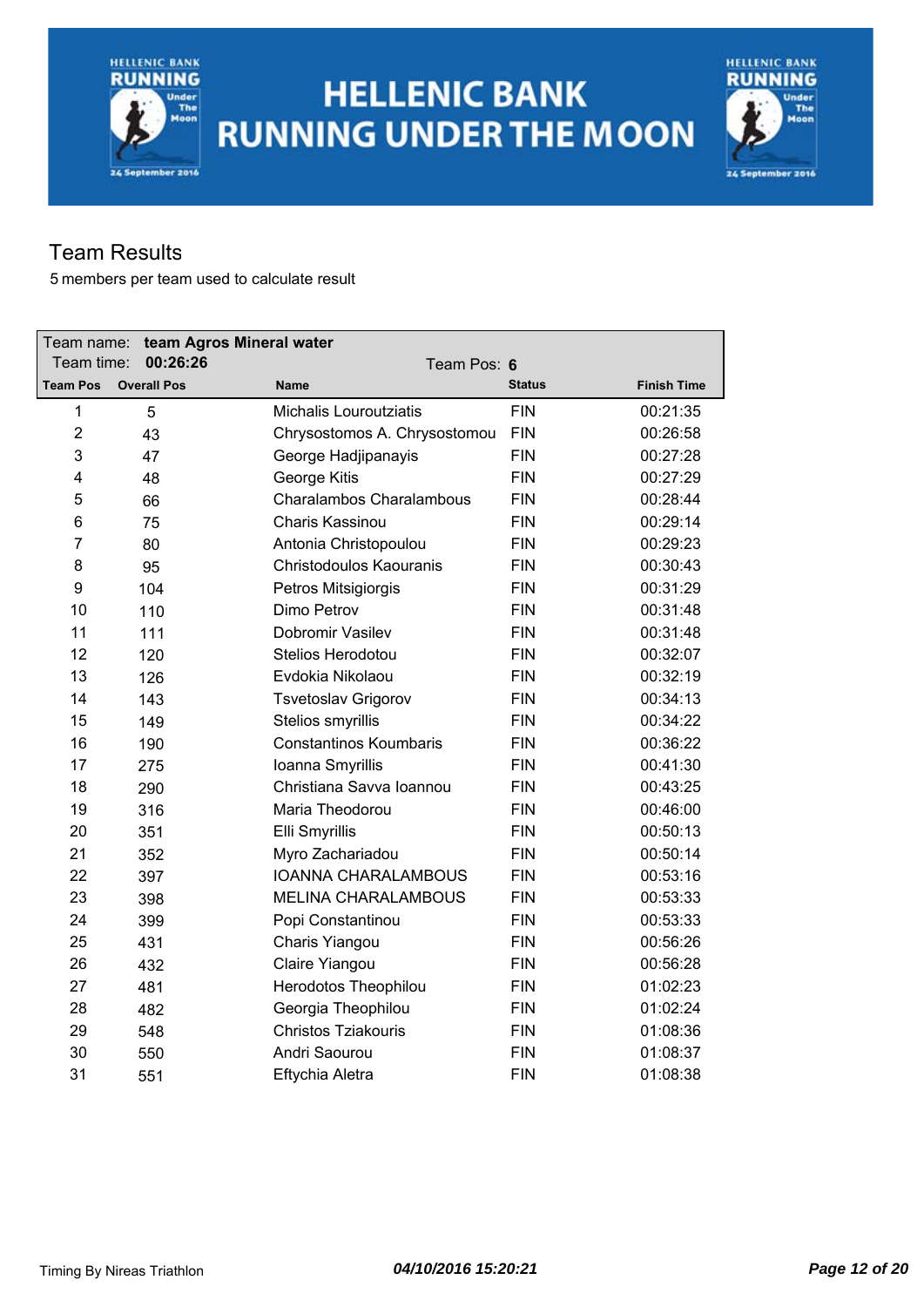## **HELLENIC BANK RUNNING UNDER THE MOON**



### Team Results

| Team name:      | team Lucozade      |                             |               |                    |
|-----------------|--------------------|-----------------------------|---------------|--------------------|
| Team time:      | 00:27:29           | Team Pos: 7                 |               |                    |
| <b>Team Pos</b> | <b>Overall Pos</b> | <b>Name</b>                 | <b>Status</b> | <b>Finish Time</b> |
| $\mathbf{1}$    | 40                 | Demetris Protogeri          | <b>FIN</b>    | 00:26:40           |
| $\overline{2}$  | 42                 | Stavroula Loizou            | <b>FIN</b>    | 00:26:52           |
| 3               | 45                 | Kyriakos Anastasiou         | <b>FIN</b>    | 00:27:21           |
| 4               | 55                 | Marios Kogorozi             | <b>FIN</b>    | 00:27:58           |
| 5               | 64                 | Andreas Andreou             | <b>FIN</b>    | 00:28:37           |
| 6               | 144                | Margarita Christodoulou     | <b>FIN</b>    | 00:34:14           |
| 7               | 160                | Constantinos Hadjistephanou | <b>FIN</b>    | 00:34:57           |
| 8               | 199                | Savvas Hadjiyiangou         | <b>FIN</b>    | 00:37:13           |
| 9               | 203                | Eleanna Charalambous        | <b>FIN</b>    | 00:37:25           |
| 10              | 204                | Andreas Athanasiou          | <b>FIN</b>    | 00:37:28           |
| 11              | 212                | Eftychia Koussiapi          | <b>FIN</b>    | 00:38:24           |
| 12              | 246                | Maria Charalambous          | <b>FIN</b>    | 00:40:11           |
| 13              | 249                | Panagiotis Dionysiou        | <b>FIN</b>    | 00:40:16           |
| 14              | 254                | Kalia Chalkia               | <b>FIN</b>    | 00:40:28           |
| 15              | 318                | Demetra Panagi              | <b>FIN</b>    | 00:46:19           |
| 16              | 337                | Demetris Anastasiou         | <b>FIN</b>    | 00:49:08           |
| 17              | 338                | Lina Constantinou           | <b>FIN</b>    | 00:49:11           |
| 18              | 339                | Gina Kyriakides             | <b>FIN</b>    | 00:49:12           |
| 19              | 370                | Ioannis Nikolaides          | <b>FIN</b>    | 00:51:19           |
| 20              | 400                | Marilena Theodotou          | <b>FIN</b>    | 00:53:40           |
| 21              | 434                | Amdrea Charalambous         | <b>FIN</b>    | 00:56:45           |
| 22              | 457                | Agathi Chrysostomou         | <b>FIN</b>    | 00:58:20           |
| 23              | 458                | Ioulia Liontari             | <b>FIN</b>    | 00:58:21           |
| 24              | 460                | Fani Safeiri                | <b>FIN</b>    | 00:58:23           |
| 25              | 464                | Eleftheria Michael          | <b>FIN</b>    | 00:58:49           |
| 26              | 465                | Maria Constantinou          | <b>FIN</b>    | 00:58:50           |
| 27              | 485                | Irene Christodoulou         | <b>FIN</b>    | 01:02:41           |
| 28              | 486                | Georgia Nalou               | <b>FIN</b>    | 01:02:42           |
| 29              | 487                | Dora Theodotou              | FIN           | 01:02:52           |
| 30              | 488                | Zoe Theodotou               | <b>FIN</b>    | 01:02:53           |
| 31              | 519                | Maria Konnidou              | <b>FIN</b>    | 01:06:02           |
| 32              | 520                | Christos Papakyriakou       | <b>FIN</b>    | 01:06:02           |
| 33              | 523                | Machi Georgiadou            | <b>FIN</b>    | 01:06:59           |
| 34              | 524                | Xenia Christoforou          | <b>FIN</b>    | 01:07:00           |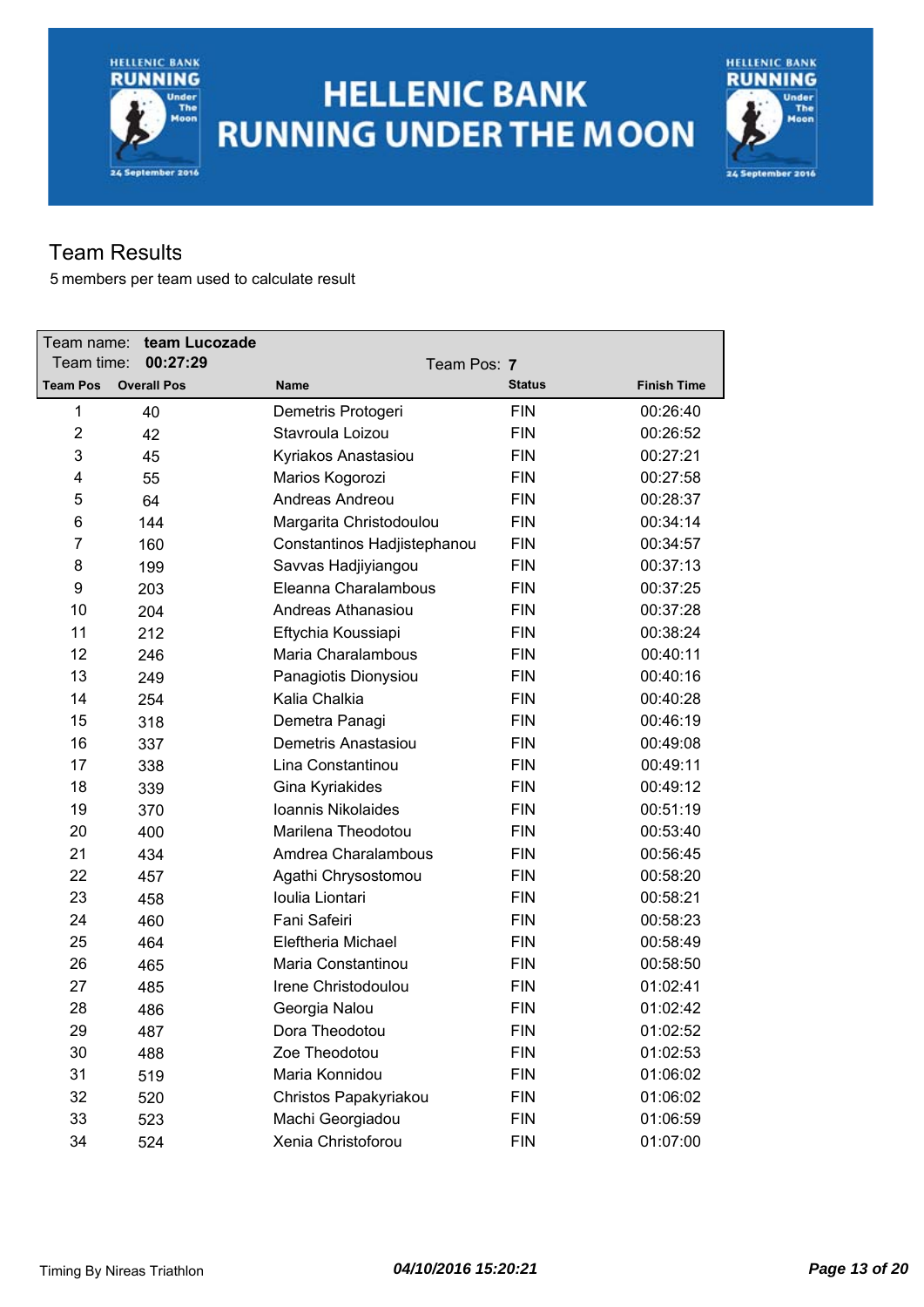# **HELLENIC BANK RUNNING UNDER THE MOON**



### Team Results

| Team name:      | team ARGOSY        |                          |               |                    |
|-----------------|--------------------|--------------------------|---------------|--------------------|
| Team time:      | 00:28:17           |                          | Team Pos: 8   |                    |
| <b>Team Pos</b> | <b>Overall Pos</b> | <b>Name</b>              | <b>Status</b> | <b>Finish Time</b> |
| 1               | 51                 | Lefteris Meliotis        | <b>FIN</b>    | 00:27:46           |
| 2               | 54                 | Antonis Antoniou         | <b>FIN</b>    | 00:27:49           |
| 3               | 56                 | Joanna Tsikkou           | <b>FIN</b>    | 00:28:03           |
| 4               | 65                 | <b>Marios Tsaros</b>     | <b>FIN</b>    | 00:28:43           |
| 5               | 72                 | Costas Violaris          | <b>FIN</b>    | 00:29:05           |
| 6               | 94                 | Paylos Orfanos           | <b>FIN</b>    | 00:30:41           |
| 7               | 103                | <b>Stelios Panagides</b> | <b>FIN</b>    | 00:31:24           |
| 8               | 151                | Marios Loukaides         | <b>FIN</b>    | 00:34:26           |
| 9               | 496                | Giannis Petsas           | <b>FIN</b>    | 01:03:34           |
| 10              | 497                | Michaela Paschali        | <b>FIN</b>    | 01:03:36           |
| 11              | 498                | Ploutarchos Ploutarchou  | <b>FIN</b>    | 01:03:36           |
| 12              | 499                | <b>Tina Gavrielides</b>  | <b>FIN</b>    | 01:03:37           |
| 13              | 500                | Vayia Natsou             | <b>FIN</b>    | 01:03:37           |
| 14              | 554                | Fotoula Nikolaou         | <b>FIN</b>    | 01:08:57           |

|                 | Team name: team Consulco |                    |               |                    |
|-----------------|--------------------------|--------------------|---------------|--------------------|
|                 | Team time: 00:29:02      | Team Pos: 9        |               |                    |
| <b>Team Pos</b> | <b>Overall Pos</b>       | <b>Name</b>        | <b>Status</b> | <b>Finish Time</b> |
| 1               | 11                       | Nikos Kontozis     | <b>FIN</b>    | 00:23:59           |
| $\overline{2}$  | 49                       | Stavros Georgiou   | <b>FIN</b>    | 00:27:35           |
| 3               | 96                       | Tatjana Nekazakova | <b>FIN</b>    | 00:30:45           |
| 4               | 97                       | Eugenia Rosca      | <b>FIN</b>    | 00:30:46           |
| 5               | 121                      | Daria Ruina        | <b>FIN</b>    | 00:32:08           |
| 6               | 183                      | Andri Christou     | <b>FIN</b>    | 00:35:57           |
| 7               | 217                      | Mary Nicolaou      | <b>FIN</b>    | 00:39:11           |
| 8               | 218                      | Darina Savchenko   | <b>FIN</b>    | 00:39:16           |
| 9               | 302                      | Elsa Loucaidou     | <b>FIN</b>    | 00:43:49           |
| 10              | 304                      | Xenia Saitti       | <b>FIN</b>    | 00:44:13           |
| 11              | 305                      | Oxana Kiouzalidou  | <b>FIN</b>    | 00:44:13           |
| 12              | 343                      | Georgia Yiavashi   | <b>FIN</b>    | 00:49:15           |
| 13              | 344                      | Alexis Sylikiotis  | <b>FIN</b>    | 00:49:15           |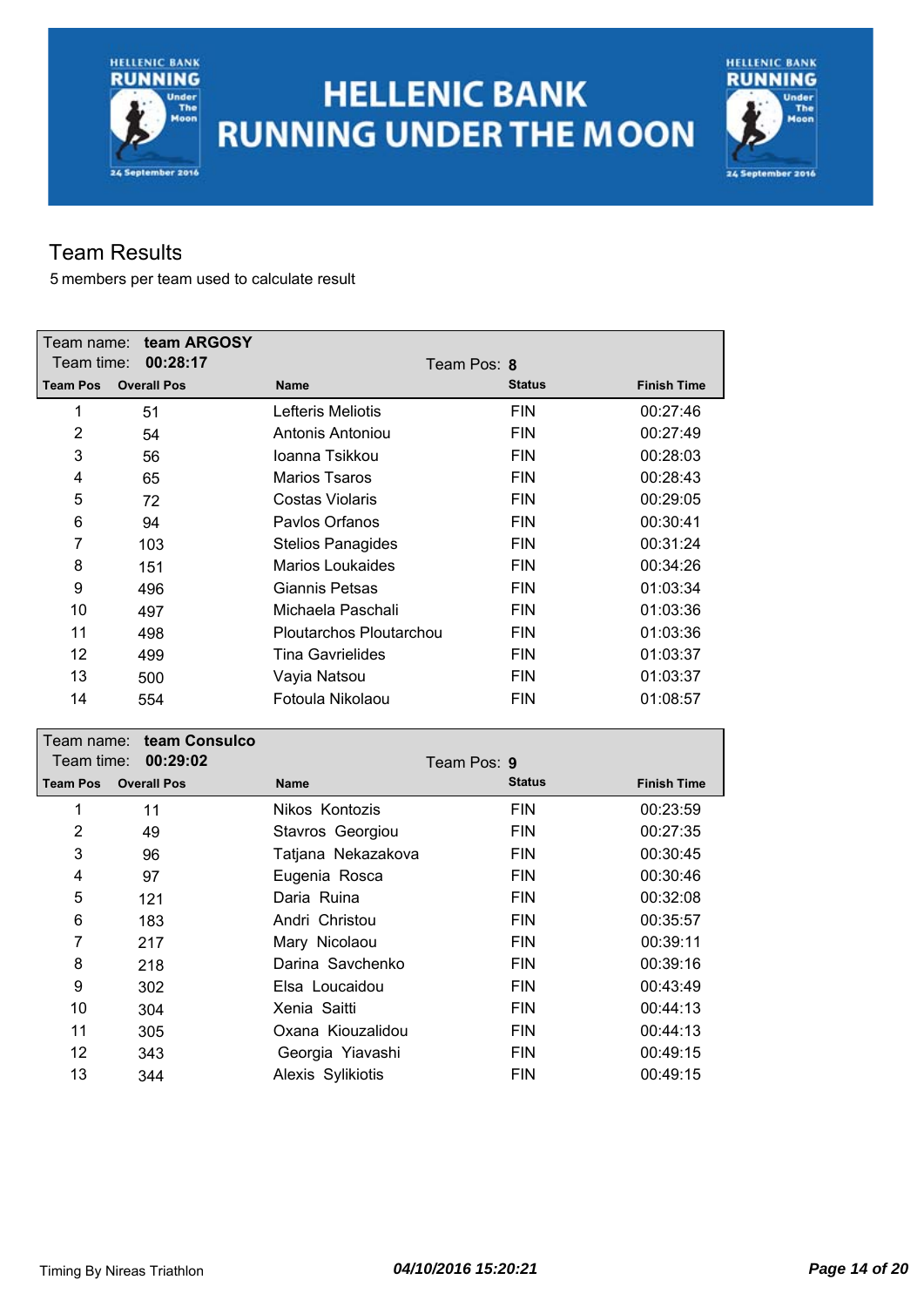# **HELLENIC BANK RUNNING UNDER THE MOON**



### Team Results

| Team name:<br>Team time: | team Deloitte<br>00:29:32            | Team Pos: 10                  |               |                    |
|--------------------------|--------------------------------------|-------------------------------|---------------|--------------------|
| <b>Team Pos</b>          | <b>Overall Pos</b>                   | <b>Name</b>                   | <b>Status</b> | <b>Finish Time</b> |
| $\mathbf 1$              | $\overline{2}$                       | <b>Charis Tzionis</b>         | <b>FIN</b>    | 00:21:13           |
| $\overline{2}$           | 18                                   | Emilios Stylianou             | <b>FIN</b>    | 00:24:52           |
| 3                        | 115                                  | <b>Costas Makrides</b>        | <b>FIN</b>    | 00:31:59           |
| 4                        | 157                                  | Niki Constantinidou           | <b>FIN</b>    | 00:34:48           |
| 5                        | 158                                  | Mando Malekos                 | <b>FIN</b>    | 00:34:48           |
| 6                        | 222                                  | Iuliia Uzun                   | <b>FIN</b>    | 00:39:26           |
| $\overline{7}$           | 223                                  | Veronika Mesiti               | <b>FIN</b>    | 00:39:27           |
| 8                        | 224                                  | Michael-Aris Michaelides      | <b>FIN</b>    | 00:39:27           |
| 9                        | 225                                  | Mariana Osypchuk              | <b>FIN</b>    | 00:39:27           |
| 10                       | 227                                  | Tatiana Nikitina              | <b>FIN</b>    | 00:39:33           |
| 11                       | 267                                  | <b>Efthymios Demosthenous</b> | <b>FIN</b>    | 00:41:04           |
| 12                       | 268                                  | <b>Tatiana Loutsiou</b>       | <b>FIN</b>    | 00:41:06           |
|                          |                                      |                               |               |                    |
| Team name:               |                                      |                               |               |                    |
| Team time:               | <b>TEAM STUDENT LIFE</b><br>00:29:37 | Team Pos: 11                  |               |                    |
| <b>Team Pos</b>          | <b>Overall Pos</b>                   | <b>Name</b>                   | <b>Status</b> | <b>Finish Time</b> |
| $\mathbf{1}$             | 76                                   | Gavriella Loukaidou           | <b>FIN</b>    | 00:29:15           |
| $\overline{2}$           | 77                                   | Marianna Piripitsi            | <b>FIN</b>    | 00:29:15           |
| 3                        | 78                                   | Giannis Koumbarou             | <b>FIN</b>    | 00:29:15           |
| 4                        | 79                                   | Maria Evaggelou               | <b>FIN</b>    | 00:29:16           |
| 5                        | 100                                  | Ioanna Evgeniou               | <b>FIN</b>    | 00:31:05           |
| 6                        | 192                                  | <b>Constantinos Rizos</b>     | <b>FIN</b>    | 00:36:31           |
| 7                        | 410                                  | Evi Economidou                | <b>FIN</b>    | 00:54:31           |
| 8                        | 449                                  | <b>Andreas Charis</b>         | <b>FIN</b>    | 00:57:28           |
| 9                        | 479                                  | Andri Charalambous            | <b>FIN</b>    | 01:01:23           |
| 10                       | 518                                  | Christina Michael             | <b>FIN</b>    | 01:05:56           |
| 11                       | 525                                  | <b>Filippos Patziaris</b>     | <b>FIN</b>    | 01:07:03           |
| 12                       | 526                                  | Christina Argyrou             | <b>FIN</b>    | 01:07:05           |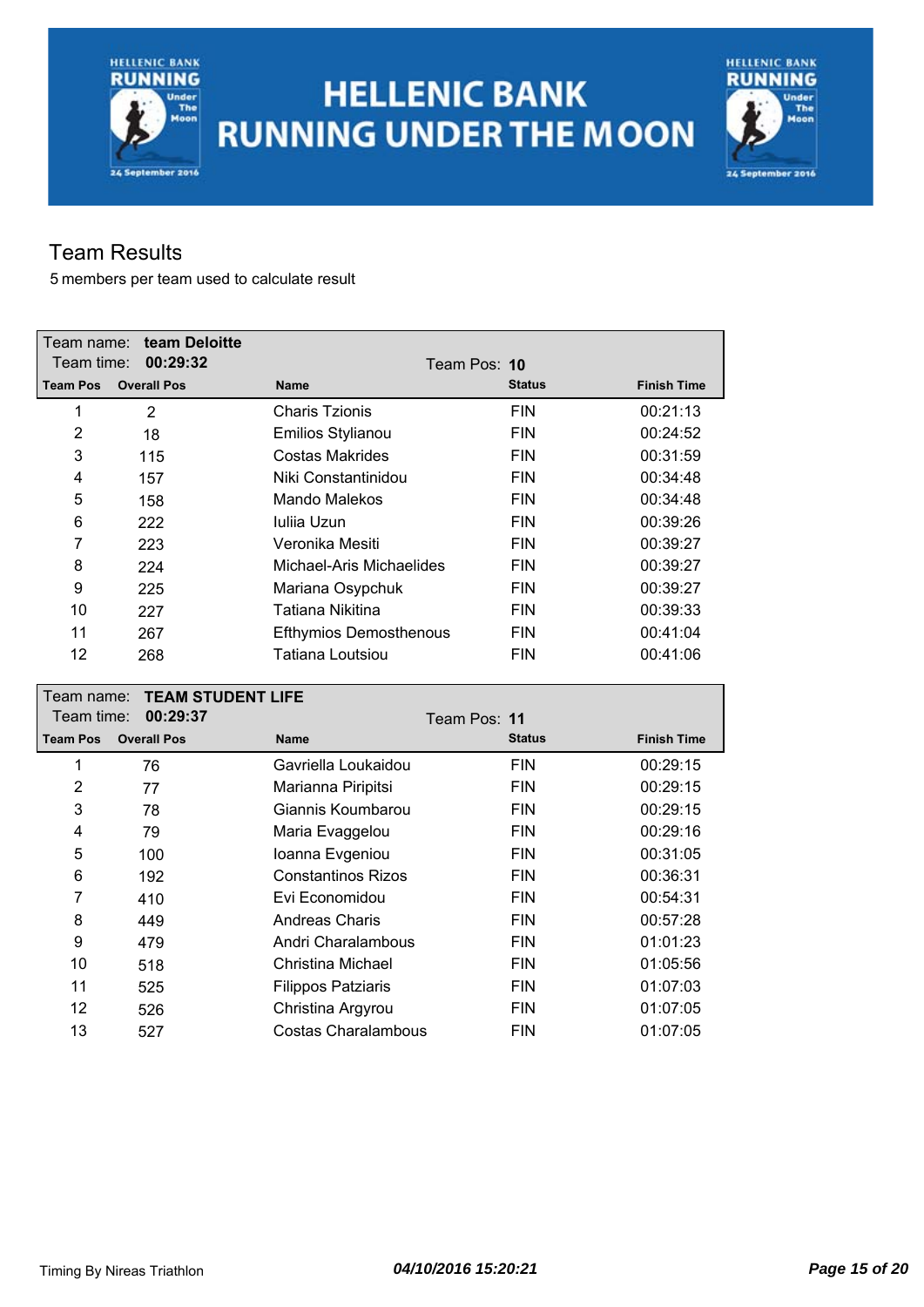# **HELLENIC BANK RUNNING UNDER THE MOON**



### Team Results

| Team name:      | team Fileminders   |                         |               |                    |
|-----------------|--------------------|-------------------------|---------------|--------------------|
| Team time:      | 00:29:37           |                         | Team Pos: 12  |                    |
| <b>Team Pos</b> | <b>Overall Pos</b> | <b>Name</b>             | <b>Status</b> | <b>Finish Time</b> |
| 1               | 67                 | Zacharias Zachariou     | <b>FIN</b>    | 00:28:50           |
| 2               | 68                 | Loucas Louca            | <b>FIN</b>    | 00:28:50           |
| 3               | 70                 | Nicolas Christophorides | <b>FIN</b>    | 00:29:05           |
| 4               | 87                 | Maria Georgiou          | <b>FIN</b>    | 00:29:57           |
| 5               | 102                | Stephanie Paschalidou   | <b>FIN</b>    | 00:31:24           |
| 6               | 332                | Elena Gavrielidou       | <b>FIN</b>    | 00:47:46           |
| 7               | 390                | Melina Kolokotroni      | <b>FIN</b>    | 00:52:53           |
| 8               | 391                | Klitos Evripidou        | <b>FIN</b>    | 00:52:53           |
| 9               | 392                | Constantinos Stylianou  | <b>FIN</b>    | 00:52:53           |
| 10              | 393                | Koula Aristodemou       | <b>FIN</b>    | 00:52:54           |
| 11              | 394                | Anna Constantinou       | <b>FIN</b>    | 00:52:54           |
| 12              | 508                | Popi Zafeiri            | <b>FIN</b>    | 01:04:23           |
| 13              | 509                | Sotiris Vasiliou        | <b>FIN</b>    | 01:04:23           |
| 14              | 510                | Pambos Charalambous     | <b>FIN</b>    | 01:04:24           |
| 15              | 511                | Elena Kosta             | <b>FIN</b>    | 01:04:25           |
| 16              | 549                | Aphrodite Michael       | <b>FIN</b>    | 01:08:37           |
| 17              | 553                | Elina Themistokleous    | <b>FIN</b>    | 01:08:47           |
| 18              | 572                | Maria Rayia             | <b>FIN</b>    | 01:15:29           |
| 19              | 573                | Maria Sofocleous        | <b>FIN</b>    | 01:15:29           |
| 20              | 574                | Theognosia Ioannou      | <b>FIN</b>    | 01:15:29           |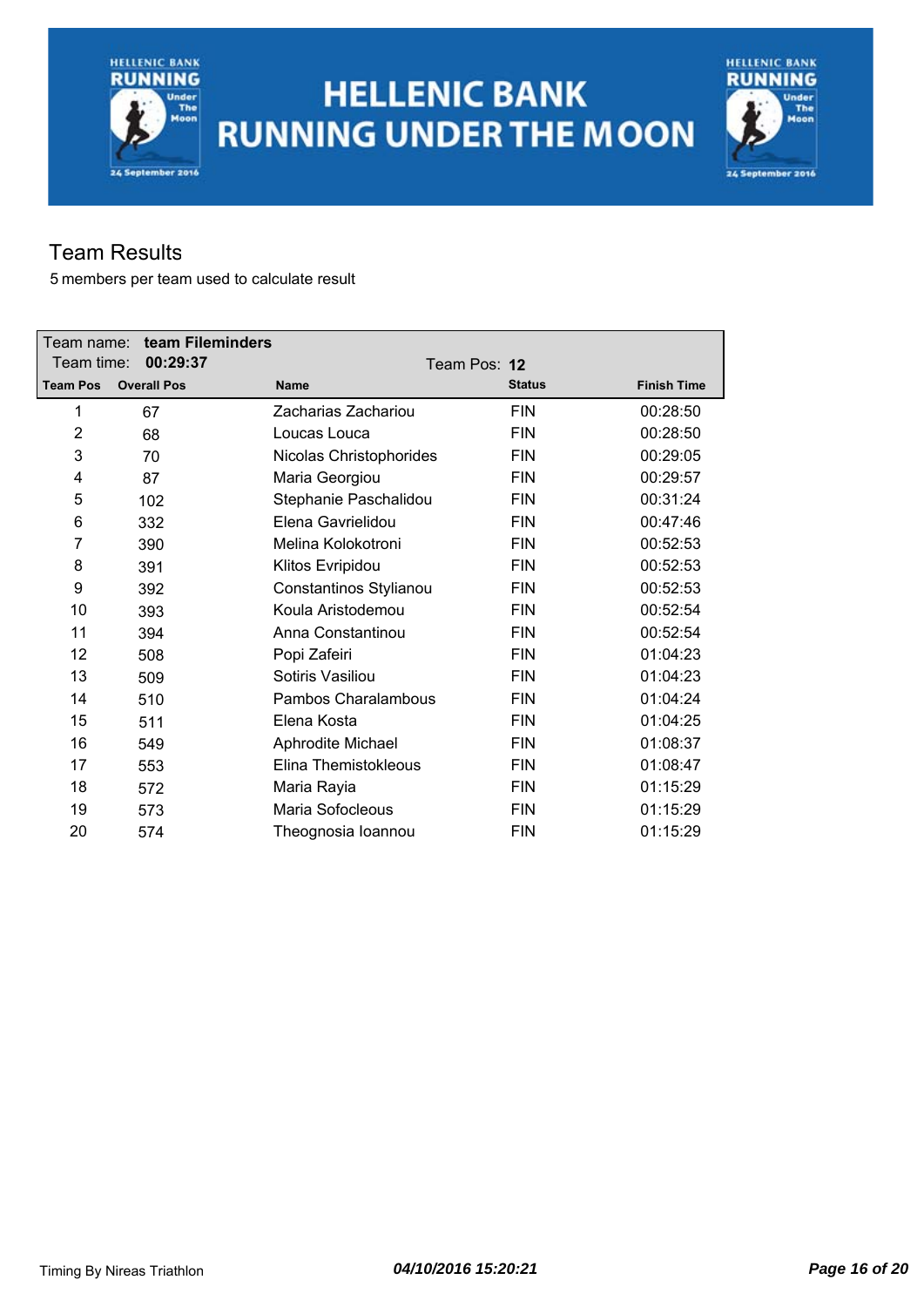



### Team Results

|                 |                    |                                | Team name: "TEAM PAPADOPOULOS, LYCOURGOS & CO LLC" |                    |  |  |
|-----------------|--------------------|--------------------------------|----------------------------------------------------|--------------------|--|--|
| Team time:      | 00:31:58           |                                | Team Pos: 13                                       |                    |  |  |
| <b>Team Pos</b> | <b>Overall Pos</b> | <b>Name</b>                    | <b>Status</b>                                      | <b>Finish Time</b> |  |  |
| 1               | 86                 | KYRIAKOS CHARALAMBOUS          | <b>FIN</b>                                         | 00:29:45           |  |  |
| 2               | 123                | <b>MARIA SPANOU</b>            | <b>FIN</b>                                         | 00:32:15           |  |  |
| 3               | 124                | <b>DENA ELLINA</b>             | <b>FIN</b>                                         | 00:32:15           |  |  |
| 4               | 125                | CHRISTODOULOS PAPACHRIS FIN    |                                                    | 00:32:17           |  |  |
| 5               | 136                | <b>MICHALIS TSANGARIS</b>      | <b>FIN</b>                                         | 00:33:20           |  |  |
| 6               | 191                | <b>MARIOS STYLIANIDES</b>      | <b>FIN</b>                                         | 00:36:24           |  |  |
| 7               | 193                | <b>CHARIS PAPACHRISTODOULO</b> | <b>FIN</b>                                         | 00:36:33           |  |  |
| 8               | 202                | MARILIA PARASCHOU              | <b>FIN</b>                                         | 00:37:23           |  |  |
| 9               | 231                | <b>ANDRIE KALOZOE</b>          | <b>FIN</b>                                         | 00:39:45           |  |  |
| 10              | 232                | <b>KLITOS PLATIS</b>           | <b>FIN</b>                                         | 00:39:45           |  |  |
| 11              | 276                | <b>ANTONIS KARAOLIS</b>        | <b>FIN</b>                                         | 00:41:39           |  |  |
| 12              | 277                | <b>GLYKERIA ANDREOU</b>        | <b>FIN</b>                                         | 00:41:40           |  |  |
| 13              | 334                | <b>IOANNA IOANNOU</b>          | <b>FIN</b>                                         | 00:48:25           |  |  |
| 14              | 355                | <b>MARIA SAVVA</b>             | <b>FIN</b>                                         | 00:50:26           |  |  |
| 15              | 356                | KOULLA SAVVA                   | <b>FIN</b>                                         | 00:50:27           |  |  |

| Team name: l    |                    | team LELLOS DEMETRIADES |               |                    |  |  |
|-----------------|--------------------|-------------------------|---------------|--------------------|--|--|
| Team time:      | 00:32:22           | Team Pos: 14            |               |                    |  |  |
| <b>Team Pos</b> | <b>Overall Pos</b> | <b>Name</b>             | <b>Status</b> | <b>Finish Time</b> |  |  |
| 1               | 31                 | Iacovos Antoniou        | <b>FIN</b>    | 00:25:55           |  |  |
| $\overline{2}$  | 133                | <b>Michalis Fieros</b>  | <b>FIN</b>    | 00:33:07           |  |  |
| 3               | 145                | Nastazia Mavromichalou  | <b>FIN</b>    | 00:34:15           |  |  |
| 4               | 146                | Christina Michaelidou   | <b>FIN</b>    | 00:34:18           |  |  |
| 5               | 147                | Safa Karafakioglou      | <b>FIN</b>    | 00:34:18           |  |  |
| 6               | 148                | Minas Ioannou           | <b>FIN</b>    | 00:34:19           |  |  |
| 7               | 194                | Haris Satsias           | <b>FIN</b>    | 00:36:38           |  |  |
| 8               | 198                | Pampos Pogiatzis        | <b>FIN</b>    | 00:37:06           |  |  |
| 9               | 301                | Nicoletta Epaminonda    | <b>FIN</b>    | 00:43:44           |  |  |
| 10              | 324                | Irene Papayianni        | <b>FIN</b>    | 00:46:28           |  |  |
| 11              | 379                | Chara Constantinou      | <b>FIN</b>    | 00:52:04           |  |  |
| 12              | 380                | George Taoushanis       | <b>FIN</b>    | 00:52:07           |  |  |
| 13              | 381                | Mikaela Kyriakou        | <b>FIN</b>    | 00:52:07           |  |  |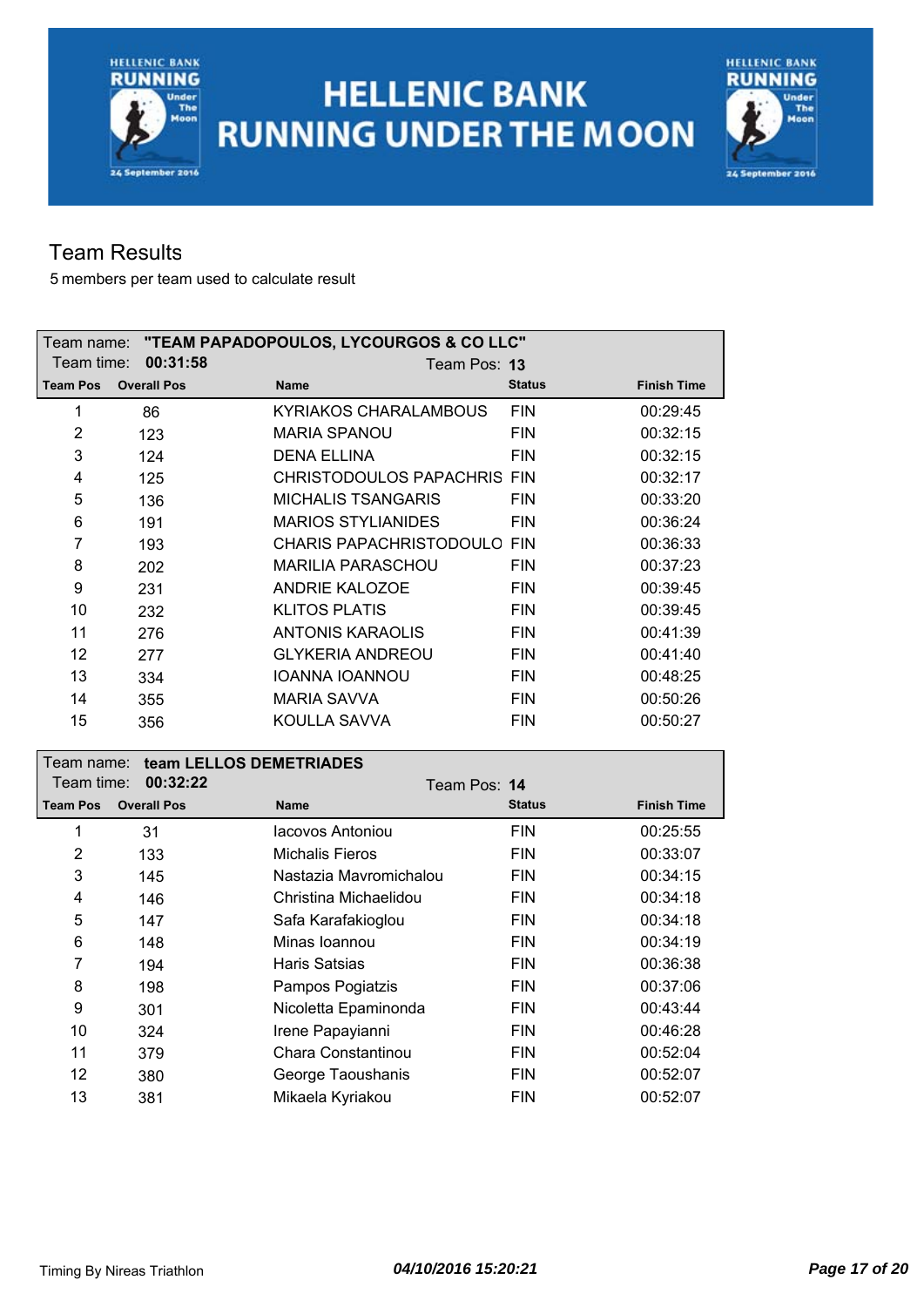## **HELLENIC BANK RUNNING UNDER THE MOON**



### Team Results

|                 | Team name: Team ELDYK |                         |               |                    |
|-----------------|-----------------------|-------------------------|---------------|--------------------|
| Team time:      | 00:34:02              |                         | Team Pos: 15  |                    |
| <b>Team Pos</b> | <b>Overall Pos</b>    | <b>Name</b>             | <b>Status</b> | <b>Finish Time</b> |
| 1               | 35                    | Nickolaos Eliopoulos    | <b>FIN</b>    | 00:26:08           |
| $\overline{2}$  | 44                    | Panagiotis Tsiapos      | <b>FIN</b>    | 00:27:12           |
| 3               | 214                   | Nickolaos Giannoulis    | <b>FIN</b>    | 00:38:32           |
| 4               | 215                   | Apostolos Giannoulis    | <b>FIN</b>    | 00:38:32           |
| 5               | 233                   | Michael Vitoros         | <b>FIN</b>    | 00:39:48           |
| 6               | 239                   | Demetrios Vitoros       | <b>FIN</b>    | 00:39:55           |
| 7               | 240                   | Charalambos Stravopodis | <b>FIN</b>    | 00:39:55           |
| 8               | 241                   | Nikolaos Vitoros        | <b>FIN</b>    | 00:39:56           |
| 9               | 247                   | Sefes Bouchlis          | <b>FIN</b>    | 00:40:15           |
| 10              | 253                   | Ioannis Bouchlis        | <b>FIN</b>    | 00:40:23           |

| team Christodoulos G. Vassiliades & Co LLC<br>Team name: |                    |                         |               |                    |
|----------------------------------------------------------|--------------------|-------------------------|---------------|--------------------|
| Team time:                                               | 00:34:15           | Team Pos: 16            |               |                    |
| <b>Team Pos</b>                                          | <b>Overall Pos</b> | <b>Name</b>             | <b>Status</b> | <b>Finish Time</b> |
| 1                                                        | 108                | Michael Zyngas          | <b>FIN</b>    | 00:31:43           |
| 2                                                        | 132                | Chrysanthos Chrysanthou | <b>FIN</b>    | 00:33:04           |
| 3                                                        | 134                | Polyvios Papapolyviou   | <b>FIN</b>    | 00:33:10           |
| 4                                                        | 140                | Kalliopi Svarna         | <b>FIN</b>    | 00:33:51           |
| 5                                                        | 226                | Chryso Argyrou          | <b>FIN</b>    | 00:39:31           |
| 6                                                        | 250                | Aphrodite Kyriakou      | <b>FIN</b>    | 00:40:16           |
| 7                                                        | 256                | Chrystia Panagiotou     | <b>FIN</b>    | 00:40:45           |
| 8                                                        | 291                | Anna-Maria Vassiliades  | <b>FIN</b>    | 00:43:25           |
| 9                                                        | 293                | Phivos Zomenis          | <b>FIN</b>    | 00:43:29           |
| 10                                                       | 357                | Alexis Zachariou        | <b>FIN</b>    | 00:50:32           |
| 11                                                       | 358                | Evie Kyprianou          | <b>FIN</b>    | 00:50:33           |
| 12                                                       | 413                | Davina Economou         | <b>FIN</b>    | 00:55:08           |
| 13                                                       | 414                | Neo Economou            | <b>FIN</b>    | 00:55:08           |
| 14                                                       | 418                | Andrea Kalorkoti        | <b>FIN</b>    | 00:55:45           |
| 15                                                       | 419                | Manolia Menelaou        | <b>FIN</b>    | 00:55:45           |
| 16                                                       | 453                | Angeliki Andreou        | <b>FIN</b>    | 00:58:02           |
| 17                                                       | 454                | Evita Toutountzian      | <b>FIN</b>    | 00:58:02           |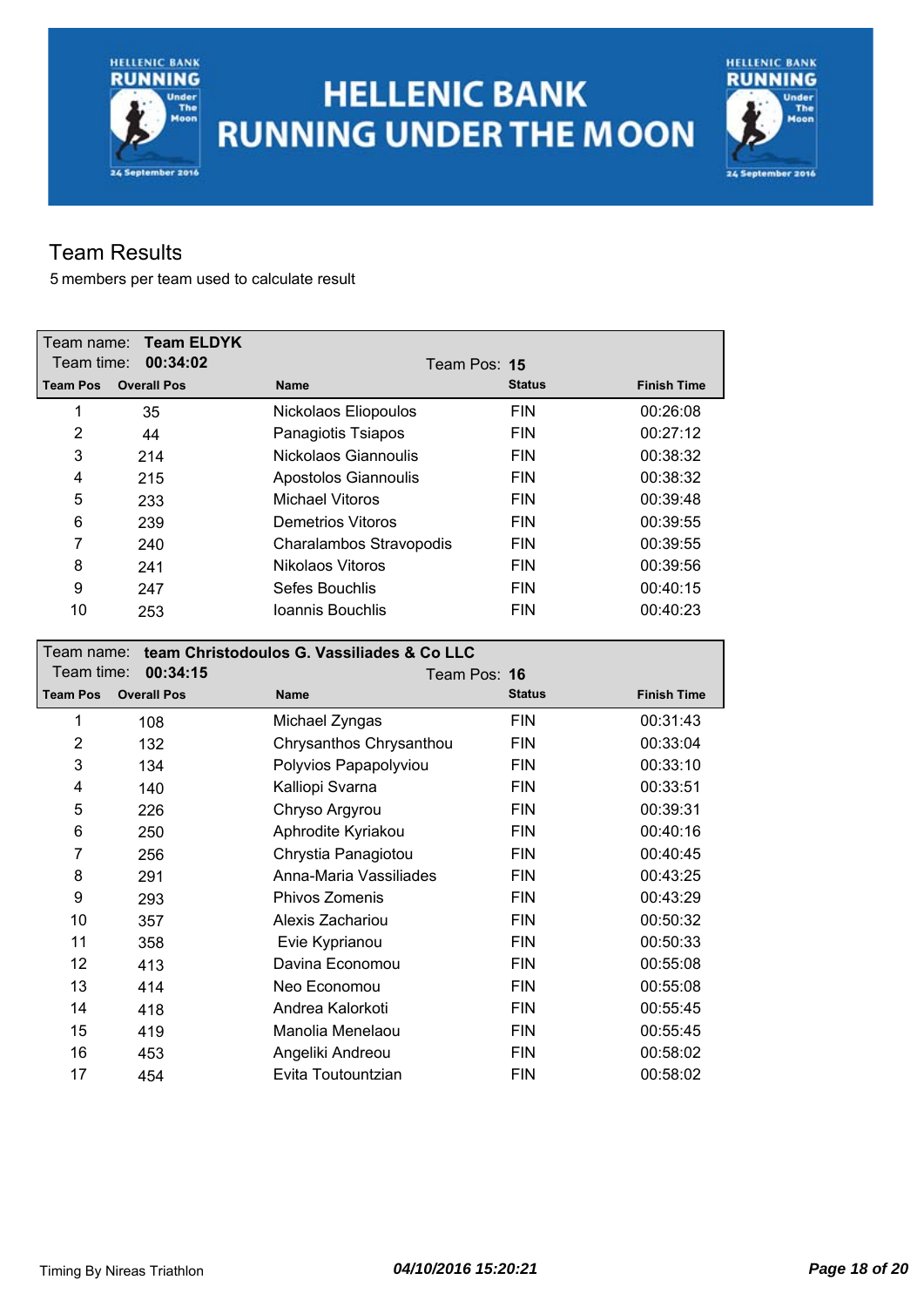# **HELLENIC BANK RUNNING UNDER THE MOON**



### Team Results

| Team name:      | team XM.com        |                       |               |                    |
|-----------------|--------------------|-----------------------|---------------|--------------------|
| Team time:      | 00:37:24           |                       | Team Pos: 17  |                    |
| <b>Team Pos</b> | <b>Overall Pos</b> | <b>Name</b>           | <b>Status</b> | <b>Finish Time</b> |
| 1               | 81                 | Stelios Papaeftychiou | <b>FIN</b>    | 00:29:28           |
| 2               | 208                | Melina leridou        | <b>FIN</b>    | 00:37:49           |
| 3               | 209                | Stephani Steliou      | <b>FIN</b>    | 00:37:50           |
| 4               | 213                | Andreas Kyprianou     | <b>FIN</b>    | 00:38:31           |
| 5               | 292                | Lingli Li             | <b>FIN</b>    | 00:43:26           |
| 6               | 295                | Jane Qu               | <b>FIN</b>    | 00:43:33           |
| 7               | 389                | Wei Antoniou          | <b>FIN</b>    | 00:52:46           |
| 8               | 395                | Yujie Mei             | <b>FIN</b>    | 00:52:56           |
| 9               | 396                | Selena Nicholas       | <b>FIN</b>    | 00:52:56           |
| 10              | 402                | Gavriella Kyriakou    | <b>FIN</b>    | 00:54:02           |
| 11              | 403                | Eleni Andreou         | <b>FIN</b>    | 00:54:02           |

| Team name:      | team First Names   |                               |               |                    |
|-----------------|--------------------|-------------------------------|---------------|--------------------|
| Team time:      | 00:41:51           |                               | Team Pos: 18  |                    |
| <b>Team Pos</b> | <b>Overall Pos</b> | <b>Name</b>                   | <b>Status</b> | <b>Finish Time</b> |
| 1               | 196                | Spyros Zissimides             | <b>FIN</b>    | 00:36:39           |
| $\overline{2}$  | 271                | Kyriakos Kyriakou             | <b>FIN</b>    | 00:41:28           |
| 3               | 282                | Alexandra Zissimides          | <b>FIN</b>    | 00:42:13           |
| 4               | 283                | Neldi Zissimides              | <b>FIN</b>    | 00:42:19           |
| 5               | 327                | Anna Achilleos                | <b>FIN</b>    | 00:46:36           |
| 6               | 376                | Spyros Yiassemides            | <b>FIN</b>    | 00:51:42           |
| 7               | 377                | <b>Constantinos Meivatzis</b> | <b>FIN</b>    | 00:51:43           |
| 8               | 378                | Elena Achilleos               | <b>FIN</b>    | 00:51:49           |
| 9               | 382                | Lydia Gavrielidou             | <b>FIN</b>    | 00:52:11           |
| 10              | 437                | Anna Korelova Achilleos       | <b>FIN</b>    | 00:56:59           |
| 11              | 438                | Rimma Tsatsalidi              | <b>FIN</b>    | 00:56:59           |
| 12              | 440                | Irina Georgiadou              | <b>FIN</b>    | 00:57:01           |
| 13              | 441                | Vassos Hadjivassiliou         | <b>FIN</b>    | 00:57:04           |
| 14              | 442                | Christos Michael              | <b>FIN</b>    | 00:57:18           |
| 15              | 470                | Soula Kyriakidou              | <b>FIN</b>    | 01:00:23           |